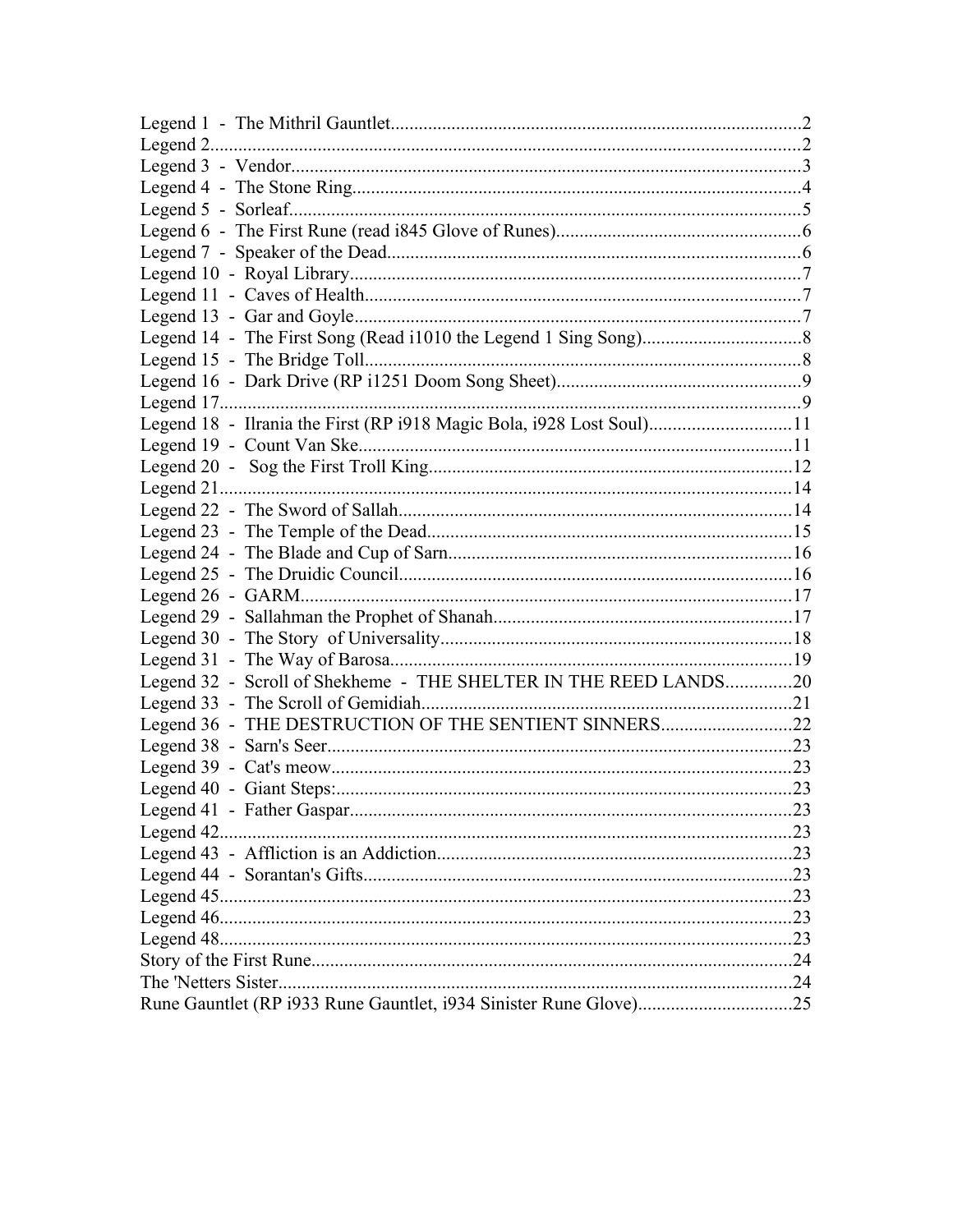#### <span id="page-1-0"></span>**Legend 1 - The Mithril Gauntlet**

At the beginning of the Last Goblin War, there came forward to the center

of the attention of the War Council a peculiar Dwarvin Knight. Unlike all other Dwarves he had but a stubble of a beard and had no family history in fact, no one knew him even though he seemed to know about everyone else's story. He came forth at a dark time to offer his services in the name of settling the score with the Goblin's who were very close to pushing the Dwarves off of the Golden Mountains and back to the coast where they came from. He wore mithril armor and had a magic mithril gauntlet about his shield arm, and again in contrast to other dwarves he actually seemed to be at home riding a small ugly pony creature with a misshappened head and a an almost fat belly.

 He proved his early worth by going into the Cave of the Hellspawn and slaying the necromancer there, bringing an end to the zombie like allies of the Goblins. He then led a famous charge of the 'old Axes' at the Battle of Bloody Helm where they swept through the Shadow Warriors and into the pike lined battle square of the Hob-goblin elite. It seemed that where ever the need was the greatest, the Mithril Knight would join the conflict and help turn the battle.

 He was often heard muttering to himself or possibly his repulsive mount, while making numerous notes in his diary that never seemed to reflect any writing. He refused to take any beer or to partake in any victory celebration over his foes though most of the victories were partly because of his keen awareness of the right time for the right move.

 As the Dwarvin army closed in on the last stronghold of the Goblins: their vast breeding labyrinth cave, there was a major debate in the War Council on the next step in the War. He sat silent as the almost traditional debate over the utter destruction of the enemy was argued against the universal call for life and peace. He declined to offer comment but was obviously extra sullen and cross that day, though he was never thought of as an amiable person on his best of days.

 The debate continued through the night when there was a brief raid by the last of the Goblins on the baggage area of the camp. The thought was that they may have been seeking the pack animals to escape with to the North for that was the way they were last seen heading. Discovering that his mount was amongst those taken, the Mithril Knight charged directly to the mouth of the Maze and there worked the magic runes on his gauntlet till out of the Arcane Plain came 5 giant stone like warriors that moved into the cave beyond a circle of flames bringing down the labyrinth and destroying the last of the goblin vats.

 The knight himself was also never seen again for he went north in chase and the trail of the dead goblins was the only thing left to mark his path which seemed to end, with the goblins at the desert pass of No Return. Adventure 100, Have the Mithril Gauntlet (933), be a male Knight without an undead status and have a Mark of Wizardry. Follow the path.

#### <span id="page-1-1"></span>**Legend 2**

 At the time of the Realm of Louis the Bold, when Stormhaven was reaching out to unite the folk of the Turtle Bays, there was a great sickness that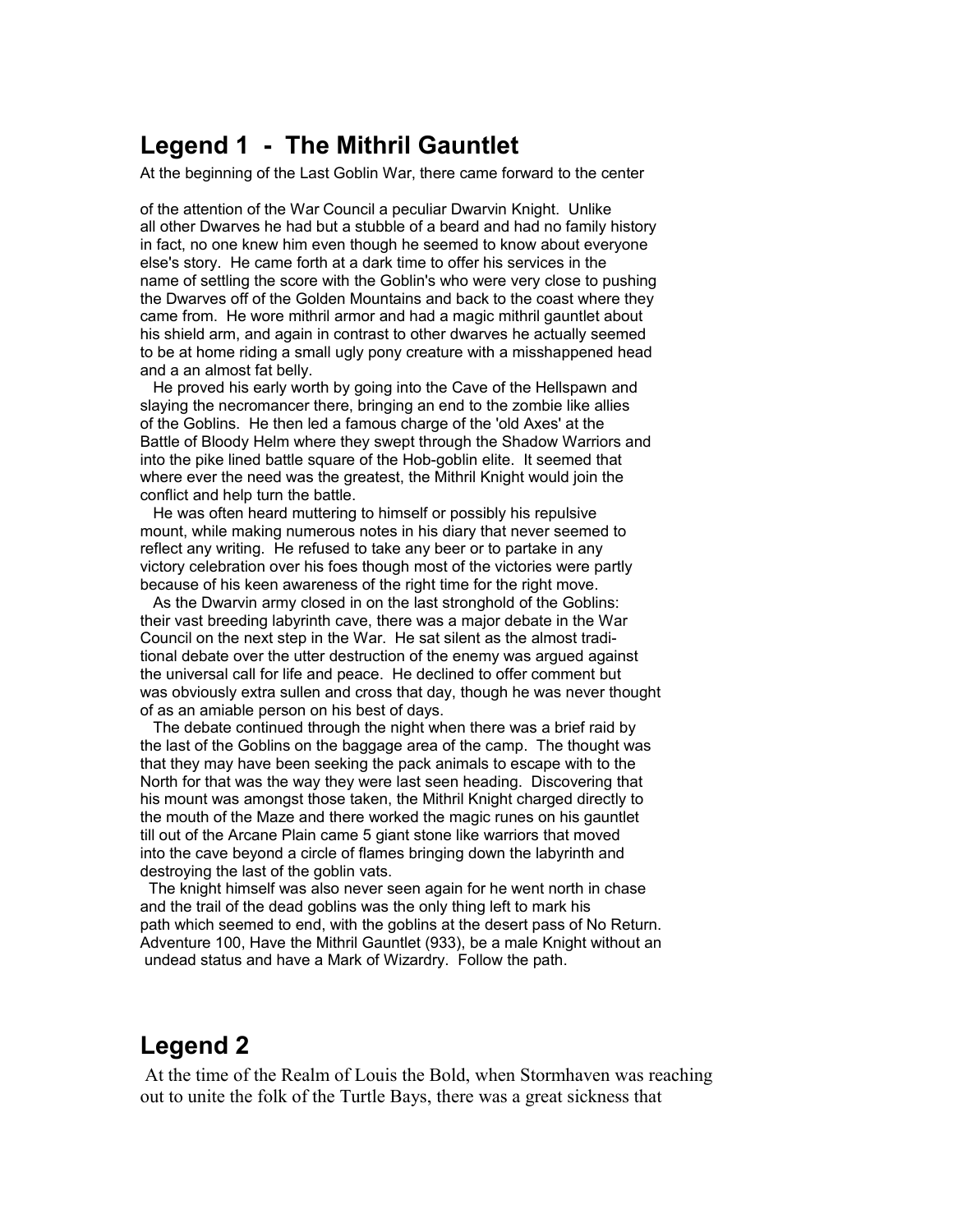came upon the people of Bristol. The cause of the plague was never known for sure, but the people of the time blamed the wing mites of the Daks for spreading the disease, that had no affect on the bird people.

 There was a legend in old Bristol Towne, that there was a magic flute that could be used to whistle down spells from the ancient arcana like no other, and that it had a purpose in mind to cure those who were plagued, not one by one, but by whole populations in a single playing.

 A Gemidiahist priest, fresh from the civilizing affects of the Capital was assigned to Bristol when he witnessed the grim sweep of the disease and he vowed to find the Flute and to bring its powers to bear. It is said that he even sought the Holy Spirit to help in his path though he would not speak of its tale.

 To a city in the sky he traveled, making the last step up by a chance flight with a Dragonrider in gold and black. There he saw the flute as the center piece in a vile magic hall that sought its powers for ill. He stole the item and fled by way of a special spell that allowed him to open the pathways between locations through the Nether plain, and came back to Bristol. There he played the Flute and all was well again. For the rest of his life he kept the Flute around his neck and imprinted upon it the mannerism of his Gemidiah Code as he sought to civilize the hordes of Bristol. It is said that the evil arcanist sought him all his days to return the flute to their Hall for research both terrible and dark, but he resisted always. When he died he was placed in a longboat and with the flute still around his neck, the burning bier was floated out on high tide as was the custom from the Old Days of Bristol for the honored dead of lore Adventure 220- have the Rune Flute, be Gemidiahist Priest and get sent to Bristol plus...?

#### <span id="page-2-0"></span>**Legend 3 - Vendor**

As the Age of Man came full upon the Free Folk of Vendor, they looked for some hope against the power of the Vampire Lord Toscin who would raid the Vale in search of blood for his minions and hell spawn. The villagers gathered from valley and hilltop to discuss their plight in a simple Inn one fateful night, when Toscin and his ghouls broke down the gate and killed nearly all, those that survived were envious of the dead for their nightmares knew no end.

 One day a grumpy Halfling limped into Vendor mumbling something about giant thieves and moving shadows. Such short folk were often spoken of but hardly ever seen, and certainly the stories of a people of happy contentment and songsters and playful folk, was in sharp contrast with the nearly foul mouthed ill disposed fellow. Maybe his wounds about the shoulder and down the left side and arm might account for some of his lack of good grace. Nevertheless he placed himself down in the corner of the Inn and asked for a meal that would strain a Maratasen on the hunt... and the Inn Keeper had a moment of hesitation on the payment of the fare, but silver was a high demand item with all these undead about, and to the amazement of everyone he ate every last bit. Staying at the Inn for a week he learned about the raiders and as always mumbling to himself, would utter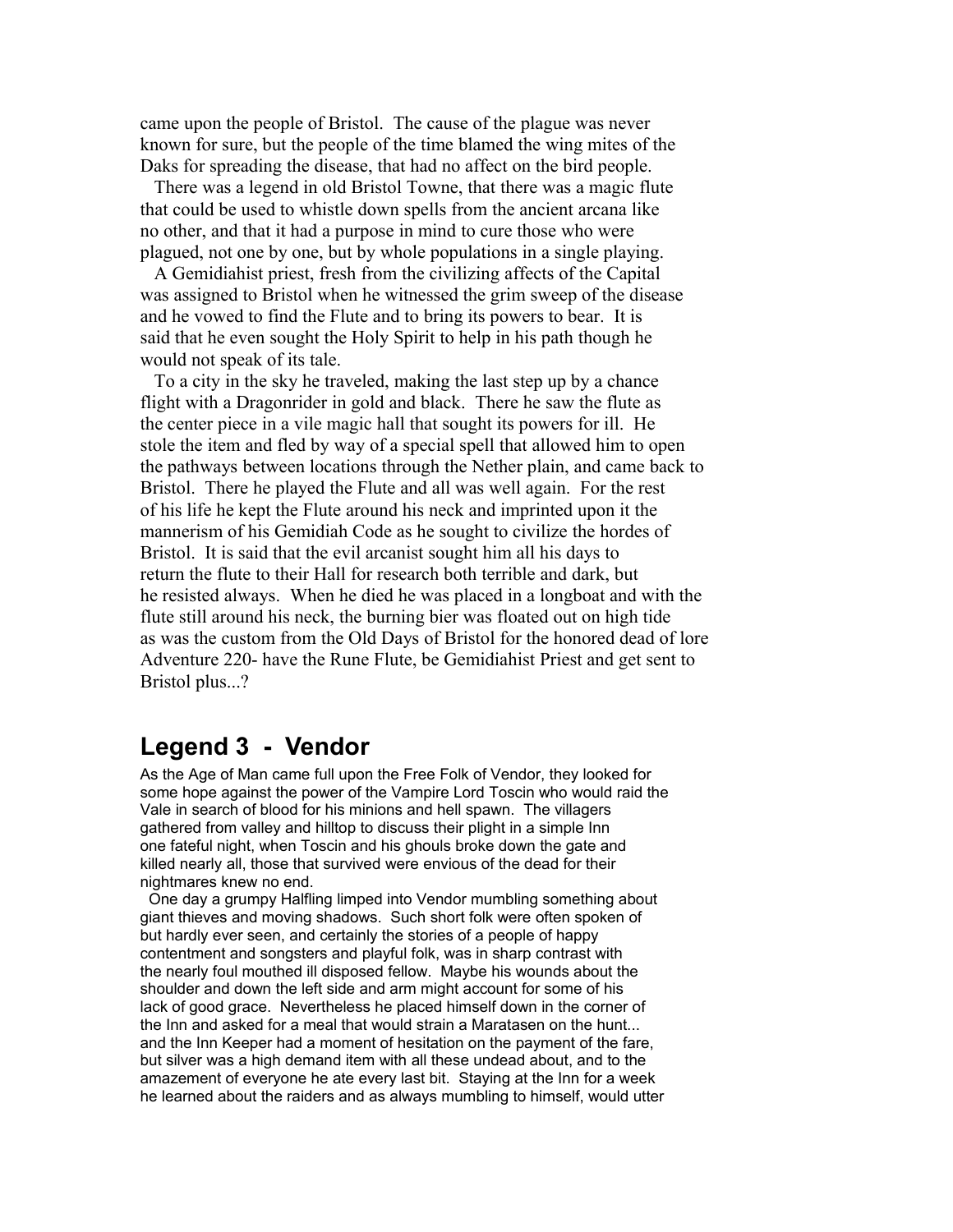half sentences about the dead staying dead, but his mind would always seem to drift back to "that stinkin' no good clumsy oaf.."

 After being put off at first by his mannerism and especially his horrible singing that sounded 'as close to a drowning Dak as you can get without water...' the villagers were able to see past his style and a certain fondness seemed to grow. It seemed that no matter how depressed and hopeless things were looking the sight and sounds of the fellow would bring a smile and patronizing shake of the head.

 On the seventh night of his stay, the nightcrawlers struck again and this time they carried off the odd grossly ugly donkey like animal that had seem ed to have found him to participate in is adventures.

This was intolerable for he had just named the beast and was making a

saddle with the name in it. Fury and noise were one as he stormed around the Inn making various comments about the uses of entrails and assorted other body parts in combination. Finally catching a glimpse of the shadow of the flyers crossing the full moon, his rage seemed to transform itself into a blue pulsing aura about himself. Jumping behind the bar he took out three pots and quickly covered them with a leather like paper that adhered instantly across the opening. Then drawing a Runewriter as if from mid-air he wrote upon the three and began to play upon them with his hands. The beat of the drums was echoed through the land and into the night and a strange magical mist gathered all of a sudden. (Having a slightly honey taste some were to say.) In not more than a minute's time the donkey came prancing back to the Inn's main door and the death knell screech of the ghouls was a welcome chorus.

 Asking about the exact spelling of the Vampire Lord's name, he took out 30 pieces of silver and placed them on one drum, and then with a piece of the rare yellow mandrake root in the opposite drum, he set his pen to the task of writing the name of the Vampire Lord in the middle. With a firm snap he sent the drum to work its magic after mouthing the ritual of the arcane. Toscin, as the Vampire Lord was no more.

 The following day the halfling and his donkey set off on their travels but not before writing the ritual down on the drums for all to examine should the need ever return...ever thankful to the little fellow and out of memory of his ways, there is to this day an inscription over the Inn: "No stinkin' Oafs allowed".

Adventure 3: Have the Three Piece Drum Set, have 30 pieces of silver, 1 man drake and be within 5 of Vendor. Target a Character, it removes undead status and more.

#### <span id="page-3-0"></span>**Legend 4 - The Stone Ring**

 There was an early Dwarf who learned the craft of mithril shaping at the side of his great grandfather, such was the custom in the old days. Yet, despite his constant education, the young fellow could not maintain a concentration of thought on his profession ordained to be. Instead he would use every opportunity to slip away and explore the abandoned Goblin cave nearby. His grandfather was always cross with him for neglecting his studies and duties and would always be rather intent on recalling his focus to his traditional callings in manners that were less t han polite or painless. The great grandfather, however seemed to be beyond all that noise and struggles, and gave the wayward student his leave when asked forbut always with a little task to bring back some minor stone or twig from his wanderings, thus the term 'stone bricking' was made common in the land for it was a favorite way of the old'ers to excuse the non-working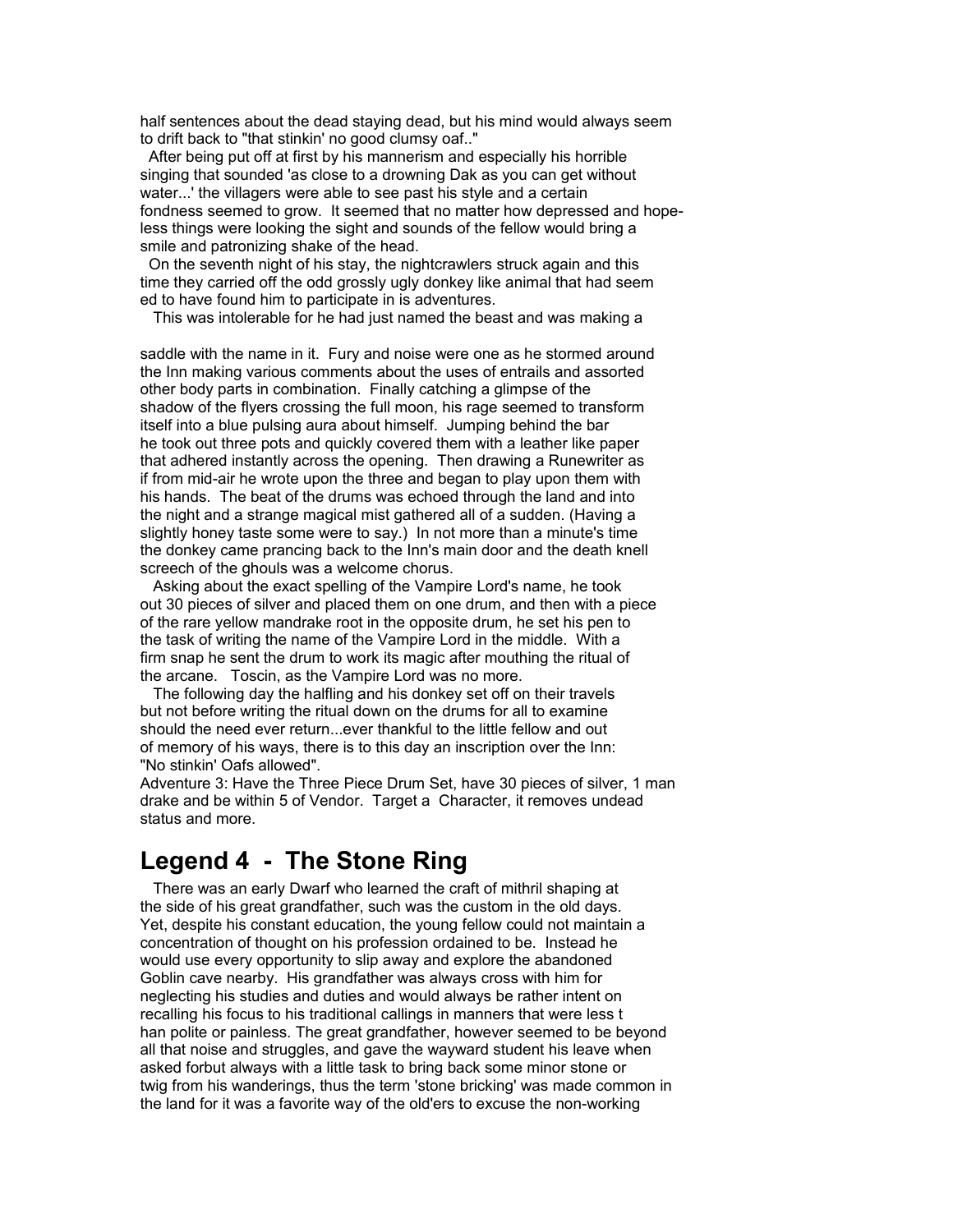#### youth.

 Nevertheless, one day the Dwarf returned and went straight to the forge and worked on a special project for a whole day without stop. Industrious though his race was, this was astounding for this fellow. What emerged was a small stone ring. Peering at it from a hidden alcove, grandfather became quite amazed and as the boy rushed out of the shop he was followed by the curious peaked gray beard. With hardly a care as to his footing, the boy moved quickly to the Goblin cave and into its darkest passages, all the time with a grandfatherly shadow not far behind. There he came upon a small opening into a haze of netherlight where there was a robed and caped figure seemingly transparent in the dusty fog. As terrible as the stories of demons and netherworld horrors pounded through the grandfather's childhood memories, he found himself entranced and not afraid by this apparition. The boy reached out and gave the figure the ring and in the other hand he held a small stone. The figure nodded its head and took out a jeweled pen that glowed with blue magic, the kind that story tellers call Runewriters, and on the ring a rune it made that flared at first and then disappeared, along with the figure and the stone offered by the boy.

 The next day at the forge the boy was working with his mind drifting to different things, when his grandfather came and again directed his attention to his work. A terrible shouting and argument then broke out with the boy finally putting on the ring to disappear, then coming behind his grandfather he would slip the ring off and appearing he would shout some more, on and on this went around the forge causing such a stir that the Great grandfather could take it no more. He reached out and grabbed both of his off spring and in a sternest of voices that seemed almost to come from the walls themselves spoke: 'I am the teacher, which of you needs that lesson?...young fellow we do not need to hide from our work, it will not come after us and hunt us down, it will not burden thee unless you place it on your back and it does not call you if you will not listen. ...but if you deem it to be done then I will continue to show you but one of the ways until you learn your own way, so do not hide from us for we do not seek you, only hope to teach you."

 From then on the grandfather was a little more cautious in his meddling and the young fellow, never did become a great smith, but he always shared his adventures with his great grandfather who seemed to collect his little stones in all shapes and designs.

Adventure 4 have 2 Stone Rings, be a Dwarf and follow the path.

#### <span id="page-4-0"></span>**Legend 5 - Sorleaf**

Just before the Twilight of Change when the days of Chaos came quickly upon the world, there was a half formed Elf called Sorleaf. What manner of disruption spawned his birthright is not recorded but it was astounding in its time. Little did they know that his misfortune was but a precursor of the horrors to follow the Twilight.

 The young Sorleaf was a wonderful storyteller and his ability to pick up hidden meanings from the rumors that abound a traveled society was to give him the kind of respect in his profession that his lack of stature could not command from the elegant and snobish 'higher' councils.

 Being raised by the Ladies of the nearby temple, he naturally drifted into the church services where he was really never more than a novice in priestly skills, his main interest being elsewhere...much to his own doom. The stories around Runes was his passion and one day he was struck with the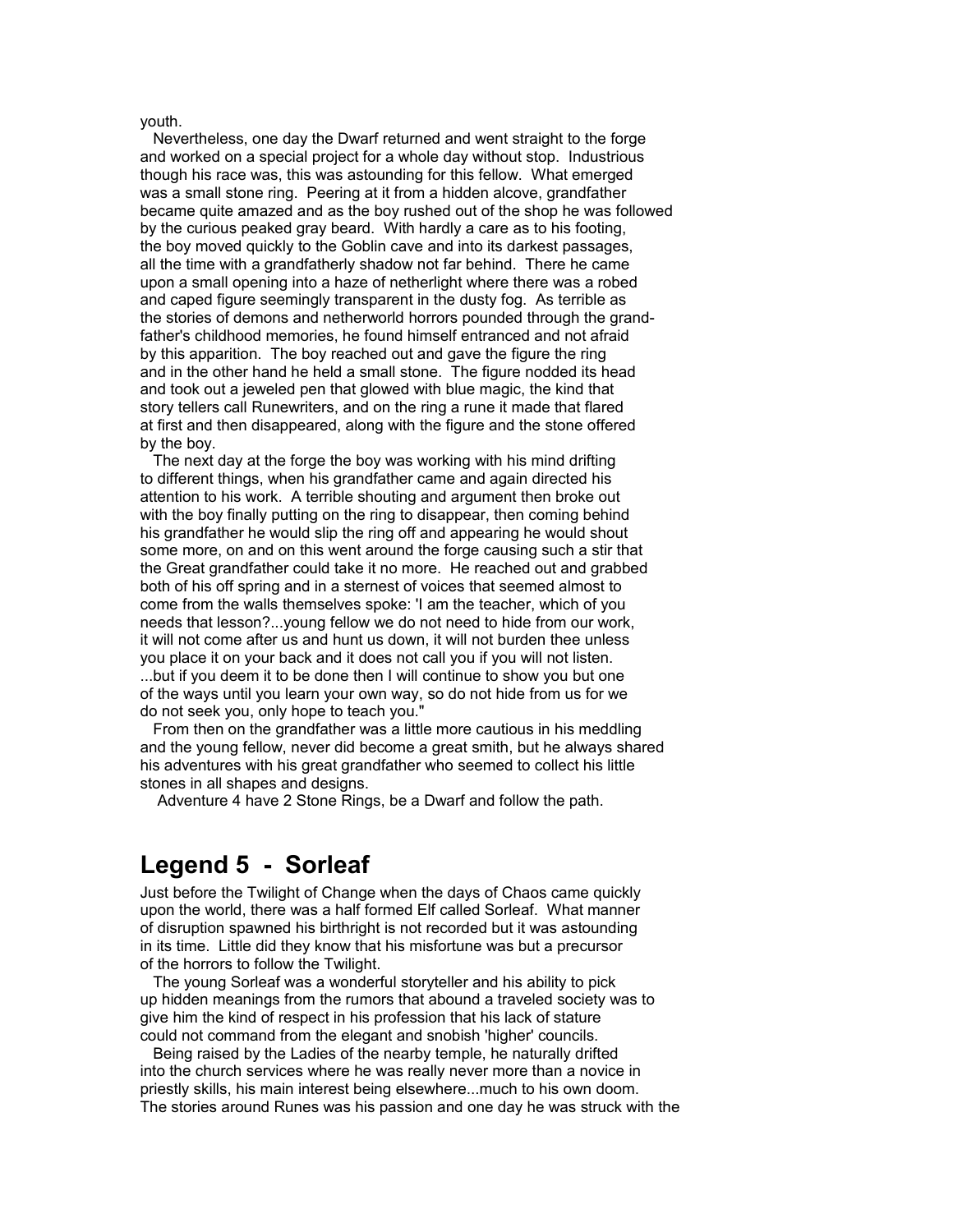possibility of using a crystal to enhance his skills if the right runes could be found and made to charge the crystal. He followed a lead from an ancient bird song that brought him to a haunted cave, and there he was confronted by a creature: "so horrible that time doomed it to stand apart from it, and so vile that light would not touch it..." or so the story he told went. Somehow this creature instead of falling upon him and having his soul, engaged in the honored tradition of a Riddle Contest for which Sorleaf was not to be bested at. For two days the contest went on each with the riddles of a lifetime and more to put to the other...Sorleaf would never speak of his winning riddle, which was always out of character for him, but he emerged from the hidden place behind a colorful misty waterfall with a crystal rune...With it he could see the distant towns that framed the rumors he heard. He also began to research further into the arcana of runes, using the crystal to open up new ways of reaching back to unlock the mystery of the Runes. Facet after facet he explored caring little for his own health or nourishment, till all that was left to explore was the one plain plane without a Rune upon it. This he knew he was not to activatebut in his hungered insanity he could not resist the call and summo n it he did...the disappearance of Sorleaf was noted in the chronicles of his day, with a simple note: 'reports have reached us that little Sorleaf is gone, to where only he may know.' To Explore further fine the Crystal Rune, be a Rumormonger and a Seer and continue with Adventure 5.

#### <span id="page-5-1"></span>**Legend 6 - The First Rune (read i845 Glove of Runes)**

In ancient days when life was but a new thought distrubing the waters, there was formed a simple design, and it was given form by the will of the world and it was the First Rune. Once formed it stayed in magical statis which separated it from all other forms of marking yet to be made... ..For Runes are markings that are out of time and thus the passage of that decaying dimension has no affect on it for they exist outside of it... ...The First Rune floated and left all in its wake different...and the other Runes were formed to echo the power of the arcane and the timeless record of the ways...and that which is not spoken of reached down and plucked the Rune from where only he could venture and placed it upon his gauntlets and from timelessness to time he came and tears were made... and by the mark of its Rune enhanced by ritual untold he transformed to any life and moved about the strands of ....

..and in the begining the paradox of life was recorded by the First Rune which stands unalterable in sharpest contrast with its calling for it is recorded that that symbol was the Rune of "Change" (489). Have it, and the will for change and do Adventure 6 on an Odd Month.

# <span id="page-5-0"></span>**Legend 7 - Speaker of the Dead**

In the Age of Chaos when all manner of peverse distortion of life was the norm for all creatures great and small. The evil Speaker of the Dead in Doomed Torgan gathered with his arch assassins to devise a nightmare soldier whose training was so intense that dread would be its appearance. Ambush and terror not enough for the Ghouls of Torgan, the soldiers would be taught to scale walls easily and to use their Mace like clubs in horrendous manners to crush their enemy. Able to hide in shadows like no other, and to live off the land like some a parasite on a rotting corpse, their ferocious charge would surpass Beserkers at their best,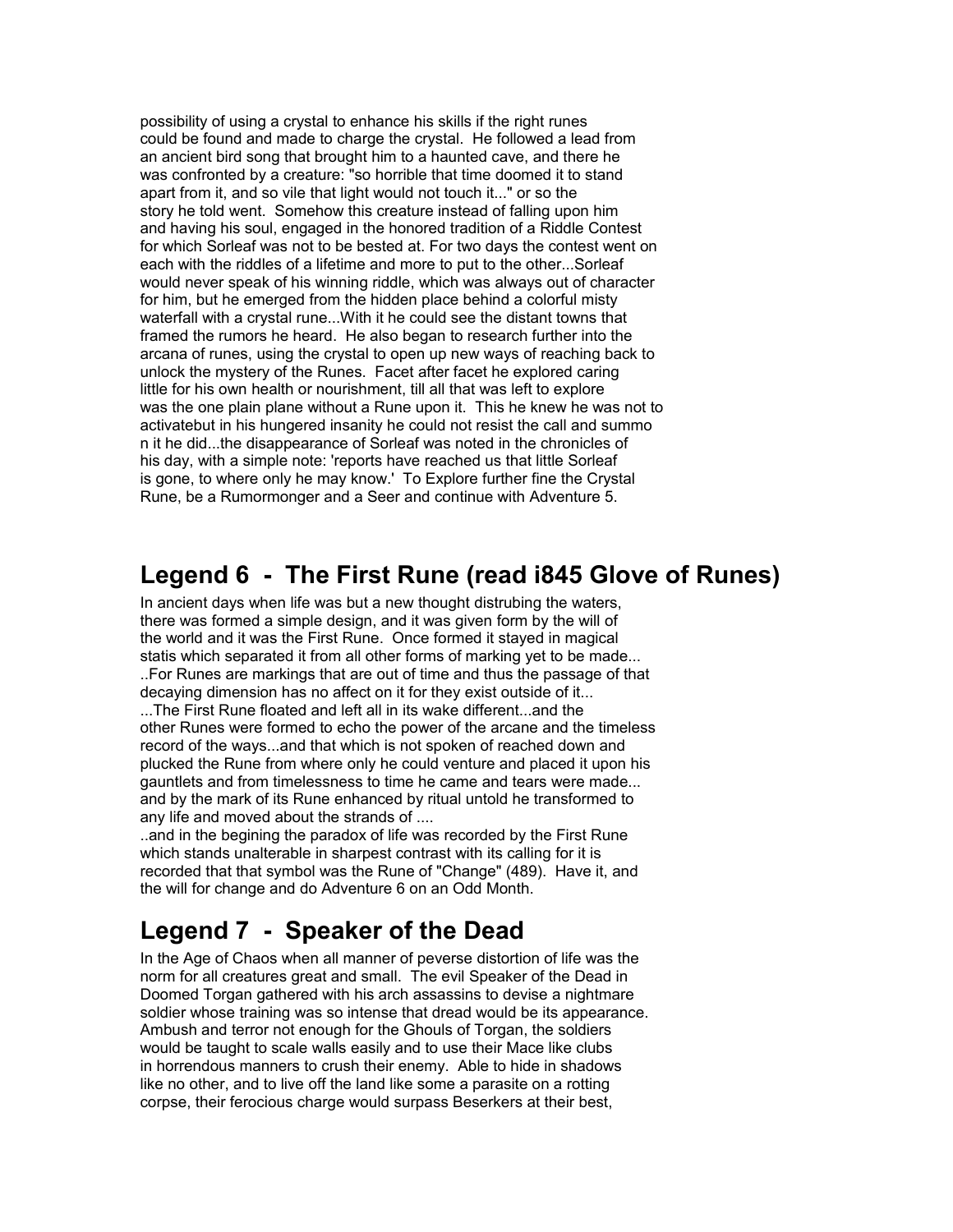and thus they were called Shadow Warriors, and only from the bowls of Torgan at the hands of the most skilled Necromancer/Assassin would they come to battle for the passage of the Dead. Adventure 7: Be to Learn.

## <span id="page-6-2"></span>**Legend 10 - Royal Library**

There was an old man who was the caretaker of the Royal Library in the days of the Kraken Raiders. The library was rather large and he was but the sole caretaker, the wars having taken all the attention of the King and his young son. The caretaker was rather fond of the boy who showed a great respect for the scrolls and books of the library, in far contrast with the usual run-abouts of children his age.

 One day the news arrived that the Son had been captured by the Kraken and taken to places unkown. The scryers of the Castle could not locate him and all was considered lost.

 That night the Caretaker took to his duties late, not seeing the West Tower Maid whose record of these things we dearly owe. There he placed on the table a single piece of Nightshade and a pile of 39 pieces of gold. He then took out from a mysterious shelf that seemed to always be full of books, a single blank tome. Opening it he read the empty pages to himself and then writing in the book, he and all that was with him disappeared in a flash. Shortly there appeared the dazed and naked boy. The boy could remember nothing of the Kraken's place except that it was warm and moist with large curved and irregular white pillars. There was no light, yet he could see with his mind's eye that while cave like it was no cave, nor any place at all.

 The old man was never to be seen or heard of again but in memory of his sacrafice, the Royal Library's coat of arms was changed to be an empty open book resting on a simple caretakers chair. Find the Blank Tome and repeat the ritual to continue in the Caretaker's Path. Adventure 10.

#### <span id="page-6-1"></span>**Legend 11 - Caves of Health**

There are Caves of Health spread about the Land, and Adventure 1911 will allow one who is Dead/Insane/Stoned/Poisoned to get well for...?

#### <span id="page-6-0"></span>**Legend 13 - Gar and Goyle**

There is an old Dak tale, dreamed of in song about the early days... When the land was covered with clouds and we lived on the mountains above, we would play in the sun and venture about, neither with cares or worries or wants. Then The Elder came and told us a trial was about, a day would come when the clouds would break and we would fall and shout. To the valleys and hills and even caves and shore we would go. The why of which there was to be no know...A pair of brothers was born, one all mighty and covered in feathers of gold, the other wingless and quite ugly to be told. The Elder decreed that the strong must take care of the weak, and so they were raised: one bold and one meek. To be fair it must be said that Goyle kept his needs to the least, yet in his brother's chest there grew an evil beast. Taking no heed of his brothers hunger and needs, Gar would fly for days ignoring the Elders caution on his ways. Till one day in a fit of rage, he carried forth his brother to the mountain top and crashed him to the valley below.....

 The Elder wept as the clouds below parted for the first time, and terror swept the sky. "You have failed the test....for a great poisoning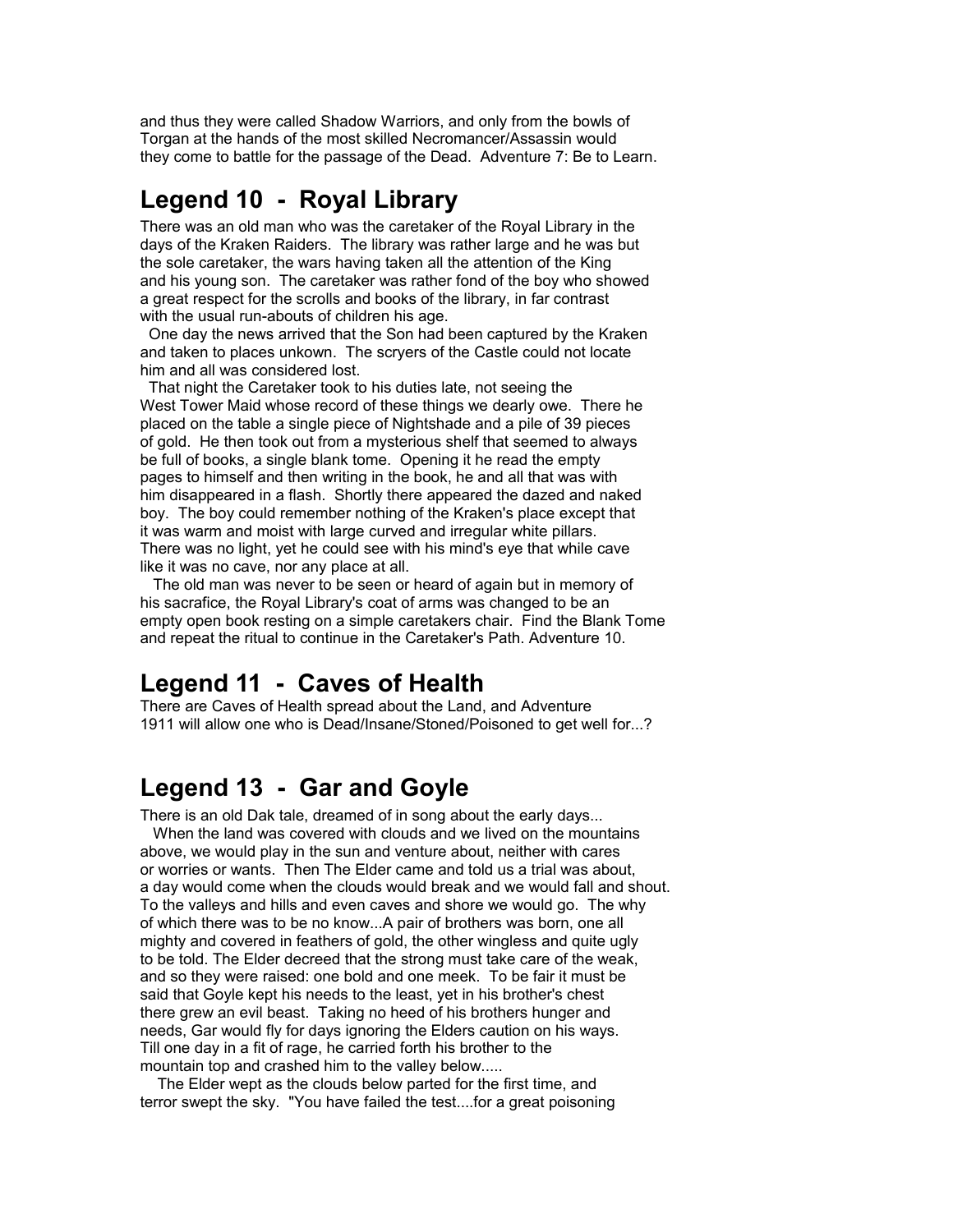is coming and all must flee to below, some will be stricken and weak and only by fellowship will you prevail...Never shall you fly above the mountains again until this lesson is learned....and for the brothers a great curse was laid upon them, for The Elder reached down and brought Goyle back to stand broken before Gar: you shall be blended in your bodies and souls, and your offspring shall forever be held wicked and half your children shall be wingless and endlessly hunger till one with the mark of the sun shall be saved and delivered selflessly by the damned of Gargoyle. Be Dak, take on the curse of The Elder (Adv 210) pursue the tale (Adv 211)

#### <span id="page-7-1"></span>**Legend 14 - The First Song (Read i1010 the Legend 1 Sing Song)**

It is an odd time and place for such thoughts, but an old Elven child's song seems to come to you...

"We sing of thee, the ancient one, who at the start wept for us, Though we cried and shouted wants, you stayed and spoiled not. Swing we did upon the tree, break the waves and cloud the sun, Yet you stood and waited still, the clamor would not stop... The rains of light would burn the soil, yet you stayed all the while, would that I could venture that, and be the one to smile." Adv 802 to sing

#### <span id="page-7-0"></span>**Legend 15 - The Bridge Toll**

 The village of Bridgeton was a small riverside community of wheat and corn farmers by the waters of the Red River. The villagers had made a composite bridge of stone and wood to cross the river on the north side of town. Such a marvelous piece of craftsmanship had not been seen for centuries around, for Enchanted Dwarves had cut the setting stones and carved the faces of the mason's on the central pillars as was their custom. The wood carvings of the covered roof were crafted by halflings and some say with the guidance of a Dark Elf for there is a set of relief's done in ancient form found on Elven Ruin's from the early days of Chaos. Yet, while all the villagers worked hard and proudly on this project, one woodsman, Samnolle Tailorson was angered by his chores and role in the lumber teams and sought satisfaction in his frustration by a deceitful sabotage of the bridge. When making the planks for the Eastern floor of the bridge, he substituted a slab of Demon Wood in the making of the plywood sheeting.

 It should be noted that the flooring was cleverly designed so as to be replaceable as traffic wore down the coverings, even though such traffic could be borne over forty years of wear.

 It took some thirty years for the inevitable to happen - a carriage containing Samnolle's grand child over turned and she was killed on the bridge. Yet, her soul was trapped by the Demon Wood and creatures foul and false summoned forth to feast on the young one's fears and terror. This caused the bridge to be a showcase of demonic power and horror.

 The cries of the child could be heard all night and ne'er a person could sleep or approach the bridge without being overcome with grief. Some people moved away; others sent for the Shamans and Priest of Shanah, all to no avail. Even a Giant Summoner from the Nomads of Doom was called and he too failed to end the turmoil.

With hopelessness sweeping down stream and over the banks of the river,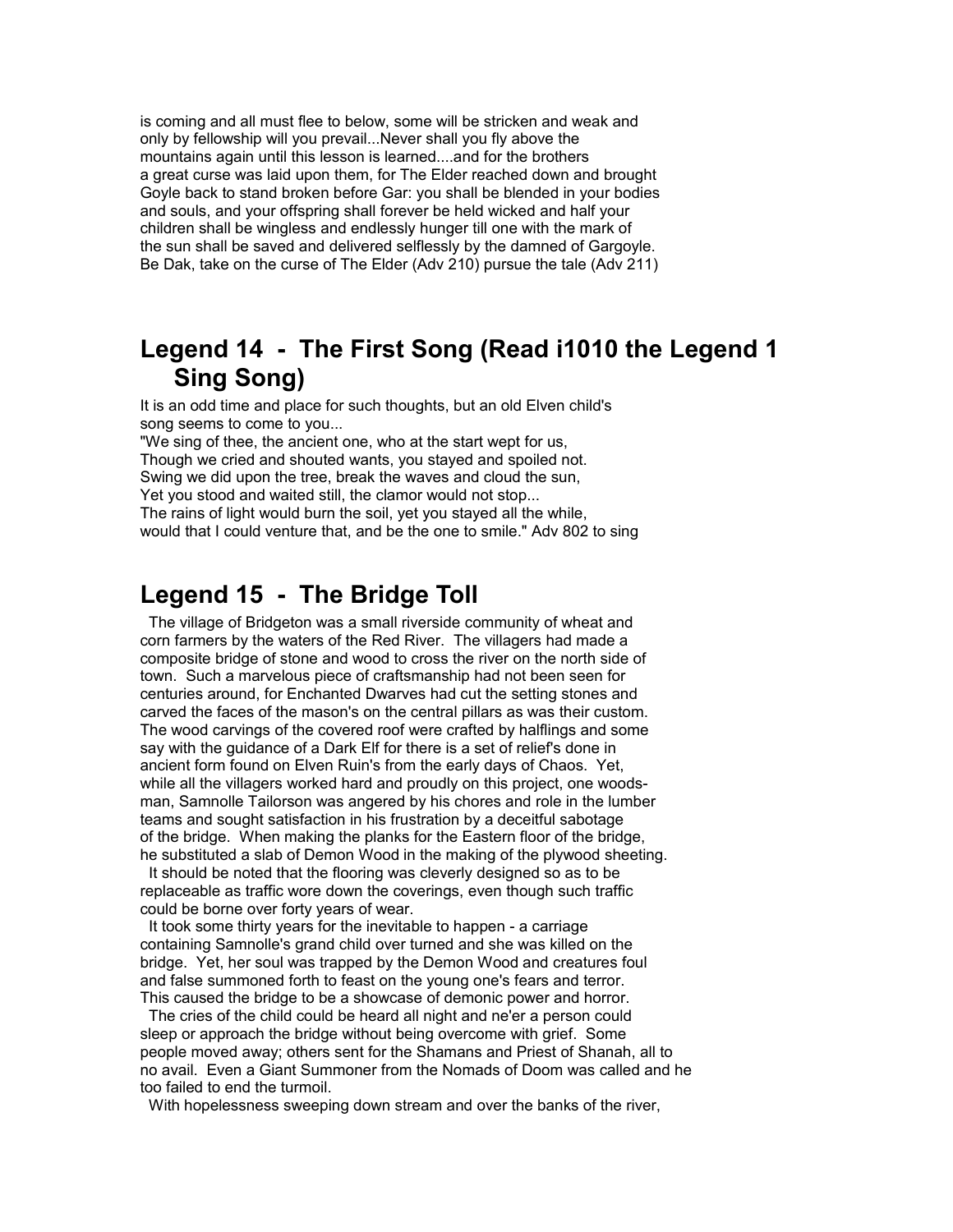a young Centaur Colt named Zarlin heard the cries in his dreams, and though young for his chosen discipline of Herd Druid he boldly trotted for the town. Approaching the bridge on the anniversary of Samnolle's crime, laying down another piece of Demon Wood next to a fresh Meldorian bough and spoke calmly to the torrent of chaos and screams about him:

 "Young child of man, grand child of shame and crime, know that evil has no power over you except that which you surrender to it. Feed the demons with no fear and they shall wallow in their own nothingness and flee from you as only THEIR fears will remain. Fears are dangerous only to their own creators, like all fears. Come to peace with those before you and those yet to come, and you will rest forever in forgiveness and peace." The passions faded and into each wood the spirits returned, never to foul the place again. Whether his word spell worked or the power of his special staves is not known, or cared to be known, but peace returned and centaurs ow can pass the bridge free of tolls to this very day.

 Adventure 15: Have Meldorian and Demon Wood (880)and pursue the story. This item is a a miscellaneous type weapon.

It has a base AF bonus of 210 % and a missile AF bonus of 0 %.

The charge bonus of this weapon is 40 % and the rout bonus is 0 %. The weapon can be used with a shield, and it may not be used while mounted. The wielder must have a strength of 12 and a dexterity of 12 to use this weapon. The weight of this weapon is 1.000

## <span id="page-8-1"></span>**Legend 16 - Dark Drive (RP i1251 Doom Song Sheet)**

 In the days that the sun did bleed its anger upon the soil, all was turned to ash and clay with the oceans boiling a froth of death; many took this time for the end of the world. As dark necromancers hid in the caves deep behind their mithril shields, research into the unknown gates of time were made with desparation at their plight driving even those evil ones to new levels of daring and chance...and what a chance was taken, for in their agony at the face of true death, those whose shame is unbounded sang the Song of Doom and it was etched upon their peeling skin that would serve as the parchment of its holding.

This they Sang in part:

"Bring to me the Winternight,

To cool and banish the burning light,

"Bring to me the boil and rash

So it may wean the poison and flash.

"Bring to me the mark to resist

So as to end the drive to desist"

Be undead, have a mark of evil, be a necromancer with the Death Anvil and continue in the path of the Song of Doom. Adv 803

## <span id="page-8-0"></span>**Legend 17**

There was a place where serenity and happiness covered the land like new fallen snow. Its invisible magic gave all inner strength and joy that sustained them in the face of the hardships of life, as it was intended...

 However, on a day when there was a double rainbow at dawn there came a stranger who could not feel the peace or be touched by the joy of others. As he moved through the hills of this paradise, his condition grew grim,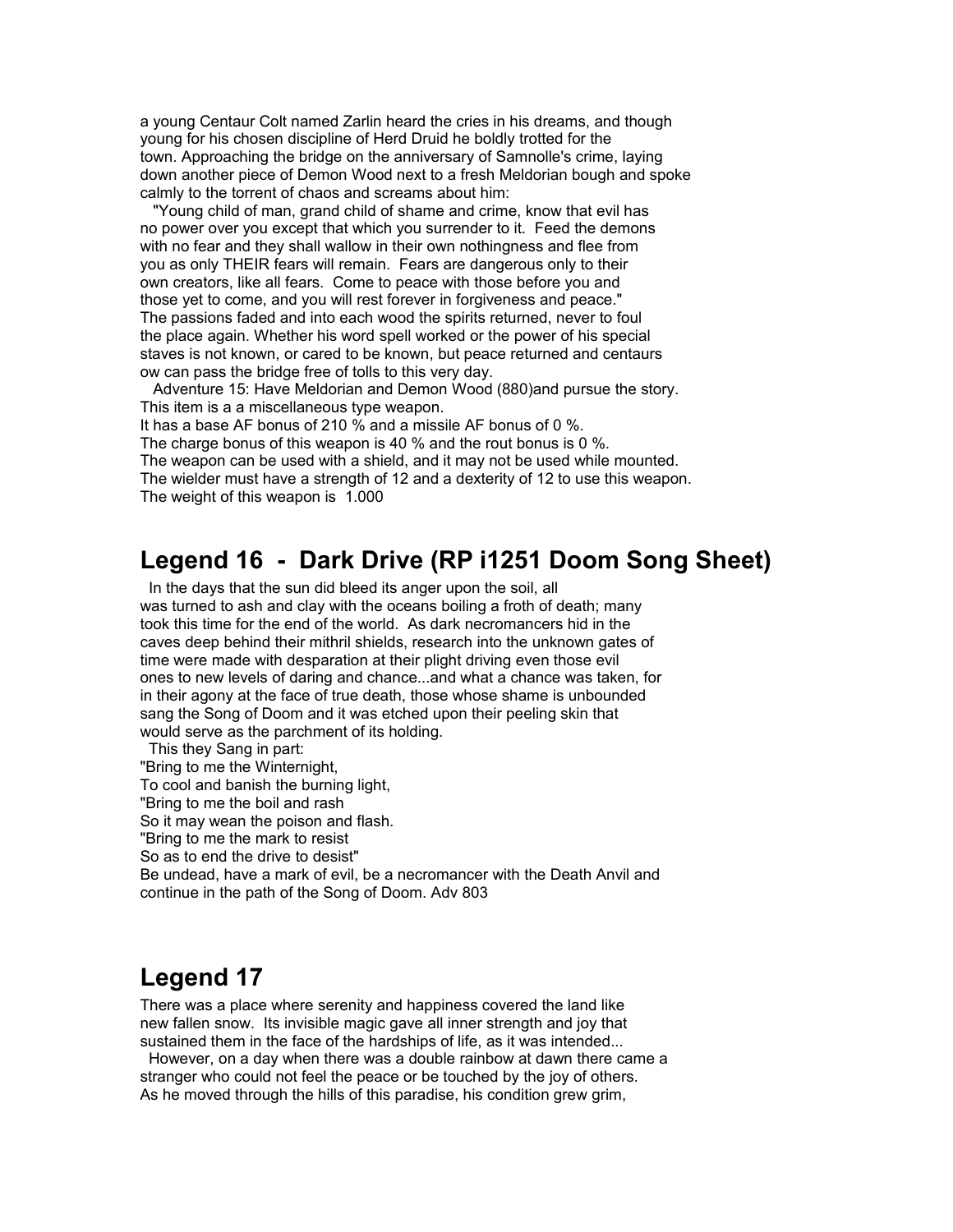which caused much concern in the villagers. What manner of disease did this foretell that nothing could stir or warm his soul? The wise women of the village of Rantah took him in and tried to bring him happiness, but he would have none of it. They called in the Elders of the Valley, and they studied the large man who had no smile or sparkle, nor had he any name. They too came to no result, and the depression of the 'Large One' as he was to be called, grew deeper and deeper. He seemed to even slow down in his movements as time itself was having trouble reaching him. The 'Elders would exclaim proverbs when he was mentioned: "Happiness comes fr om within....serenity with others can not come till serenity with yourself comes..." all of which sounded great and wonderful, but had no affect on changing the situation which was getting worse by the day.

 On the tenth day after his arrival, there was another double rainbow in the evening and from it came a rider. He, the villagers had heard of in legends and they were certainly not going to have any of his antics in their hills for where ever he went nothing was ever to be the same. The alarm was sounded and the guards were warded in place. However, they were too late for the foul mouthed fellow with the ugliest four legged creature in time, had already approached the 'Large One'. This actually angered some of the villagers, who could accept his challenge of their lives, but to pick on the nearly comatose stranger was quite petty.

 The 'Little One' made no notice of the villagers unless they stood directly in his path to the 'Large One' then he would touch his mount and it would let out the most outrageous 'Hee-haa-Onk Onk' noise that was most likely the start of a spell to turn one into a ten toed frog or some such as he was famous for...though in all fairness it never did last long.... ...as he approached the other, the anger on his face was quite intense and only the beast seemed to be amused by the whole thing, for the rider shouted out: "You worthless bag of star trash, that we could even be on the same temporal plane is an insult that I will not let pass, let alone that we are....don't sulk and hide in that self pity routine, save that garbage for someone with half a twit for an idol...look at me when I call you, dust brained toad spit...why do I have to do everything myself, you lazy self centered morphallaxis moron...still playing the mopey dopey?...I've seen better sulks on an Imp with a broken mirror, I've seen better scowls on a baby balrog at bath time..."

 On and on, the little one went dancing around the immobile form of what was slowly becoming apparent, a friend of his, for why else spend so much effort on a stranger or an enemy (odd thinking was a pattern of these villagers who obviously never met a true enemy). Even a few kicks seemed to not stir the Large One. As the verbal fury and outpouring continued to mount, the beast at first beamed and then smiled, and soon begin to laugh in its ugly repulsive manner. At the height of the noise the beast could hardly stand from its own hysterics...

"...you laggard, dilatory, two bellied sea slug...I'll fix your stare...." With this the Little One reached into his pocket and took out a Runewriter and a scroll. The villagers froze for this was now moving into serious arcane confrontations. With a dramatic flare he wrote the Rune for 'Stone' on the Scroll and placed it in the sun light. Taking out from his pocket a handful of silver and an item off the Large One he counted:

"...One, two, three, four...seven...come out of it you nestorian dupe,...

"..twenty, twenty one, ...this is really going to fix you for all time...

"..thirty one, thirty two...be a rock head see if I care...

 "..thirty six, thirty seven, thirty eight...you pagan dog, don't make me "do this..." The magic aura around him was the most intense blue ever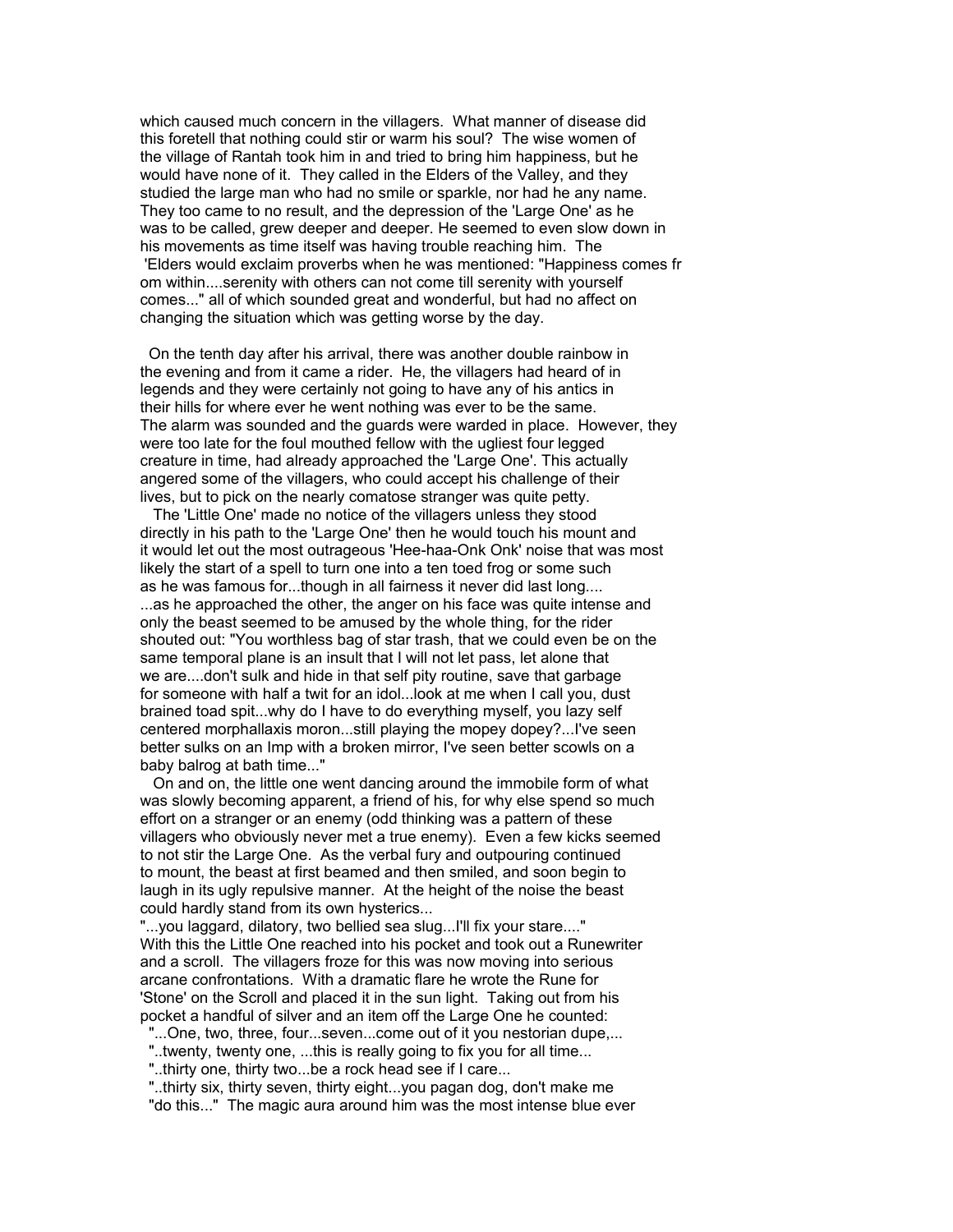seen. Just before he could count out the last coin on the scroll, a transformation took place and instead of a mount stood a replica of the 'Large One' who laughed and said: "My good little fellow, it appears that I can indeed 'MAKE' you do some things. I believe I have won and would you so kindly acknowledge the same."

 "Won? Never, did I do anything...why no, nothing happened the spell didn't go off. You got nothing on me...'

"Now who feels abused Little Fellow?"

 "Abuse?...I've seen better abuse in a Vampire School of Dentistry, "I'll show you abuse..."

And in a flash, the pair was gone, leaving behind the scroll all charged and ready to go. This the villagers took it and put in a special case with a warning on the inscription and the story of its intended use, so all who examine the item can know the danger that rests within and how to use it or use it not as the case may be. To follow the path further, be an arcanist level 30 in a Heavy Woods North of 20,west of 60 do Adv. 17.

#### <span id="page-10-1"></span>**Legend 18 - Ilrania the First (RP i918 Magic Bola, i928 Lost Soul)**

 In the First Age, according to the Elves, there was a Lesser Demigod who often played with the Elves. She seemed to have no malice or snobish ways as was the manner of her status. The Elves at first were suspicious as was their lot for they had been warned by the Mother of these powers and their arrogance. Yet, this one being won their confidence and admiration. She had a love, not of a parent for a child, but of an equal and partner.

 The Lesser Demi-god, who took the name Ilrania, sang long and deep about her Elves and how she wish she too could be of them and not bound to the divine paths of power. This the Mother heard and sent to her a vision of a great pale tree on a simple forest field, and Ilrania knew her fate. There she would go, and give herself up, and she would become an Elf, her soul of divinity separated out forever, but for this she would achieve her transformation. The Elves upon hearing the sacrifice held a council an d declared that the nobility of the act was beyond any that they had ever h ard of, and pronounced her Empress Ilrania: First Empress of the Elves.

 Many an Elf wandered in search of the quest for Illania's Soul, but none ever returned with other than a lapse of memory and a loss of time. Finally, at the end of the First Age, with the times of chaos blistering before them, two strangers came forward, where once there had only been Elves and Druids, and said "Seek no more that which can not be sought, but let it find you when the finding time finds itself and the rainbows last for a month and a day." The departures from the North Island ended t he quests...to learn more, be an Elf/Dark Elf and do Adventure 18.

#### <span id="page-10-0"></span>**Legend 19 - Count Van Ske**

...the nightmare is told, though sometimes a sour toned song is more to the liking of the story,... that in the Savage Hills a Count from the courts of Stormhaven settled down to turn the hills into a province of the realm. His war with the inhabitants was only a backdrop for the greater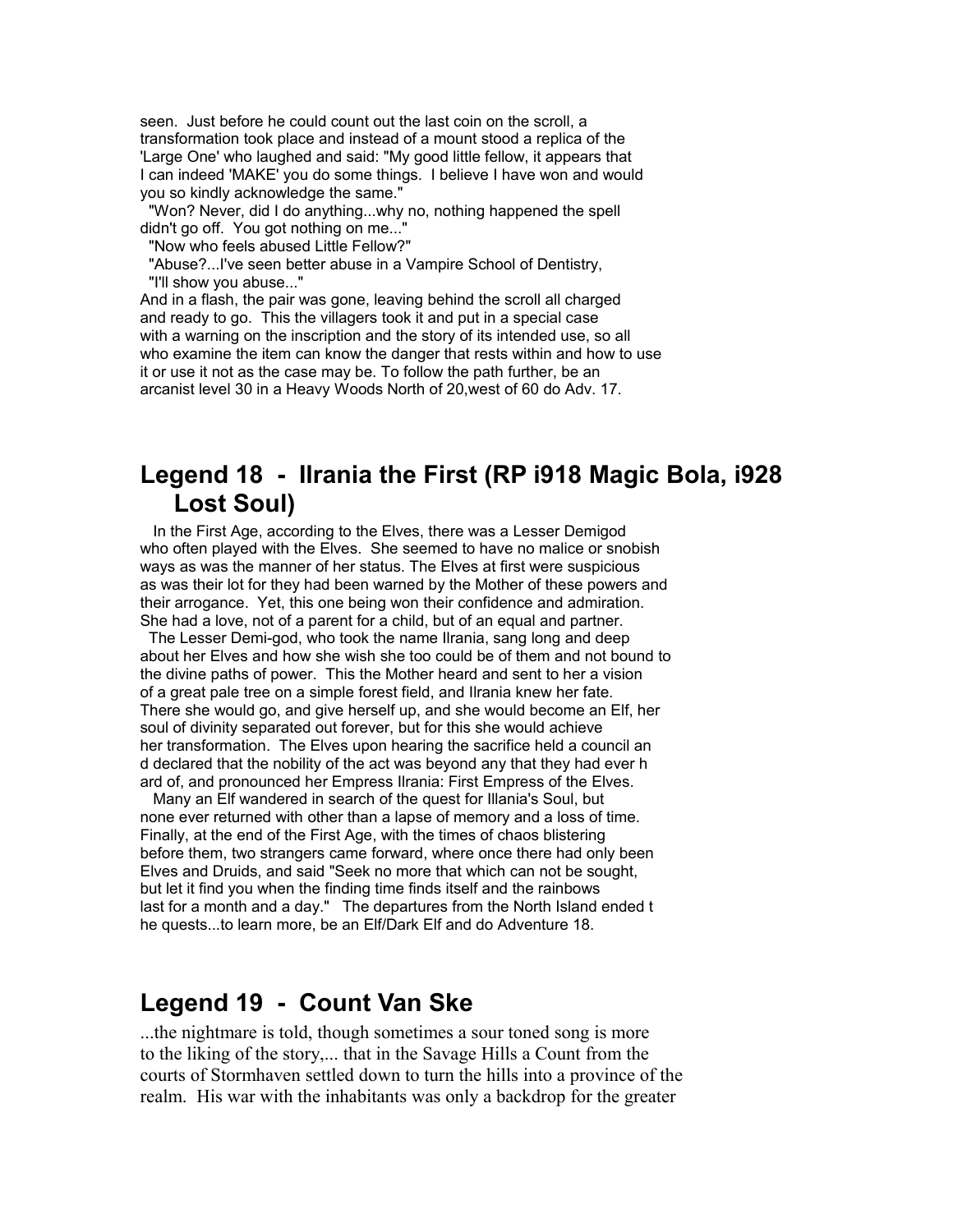war within his soul as the calling of the Dark Powers tugged upon his loyalty to family and friend with the temptation of an eternity of power. Alas for all, he lost all wars, with the savages over running his castle and reducing it to ruin, slaying his family as he spent the time not in defense but in a trance with the Evil of the Night as all fell down around him. The savages surrounded him but feared to attack his arcane blazed body and so they made a wooden coffin with no iron in it. He was placed in it with the intent to bury him on the damned hills, as they have with others of his kind...but as they returned in the morning, like in all the cases before, the coffin was lighter and they knew that they would not find Count van Ske inside...but none dared to look. So like the others, the coffin was sent by magic to the River of Death, there to be floated down to the doom of all. To pursue the storied path of the Count, be Undead and do adventure 2019

#### <span id="page-11-0"></span>**Legend 20 - Sog the First Troll King**

There was at the dawn of the last age, many a tale about the first Troll King and this is but a part of the earliest...

...when Sog was born he was unique amongst the Trolls of his village for his fur above his very large poined ears was golden,

and his light brown eyes had small flecks of gold like pigment, and of course his two wonderously large cheek teeth were yellow despite the constant rubbing of his mother to shine them in true Troll fashion.

 He was named, Sog, by his uncle, for it is the custom of the Trolls to be named by a relative of the father, and Sog was a small yellowish stream near the Dark Forest of old.

 Sog grew very fast, even for a Troll and continued to grow to the astonishment of his family. He soon stood some 18 feet high in quite a contrast to the rest of the village. Then again he also showed no ill effects from the mid-day sun or the odd midnight rainbows which would always send his family to cover and darkness. While the others would lose fur, and their skin would begin to blister and break in the strong light, his remained even and covered. The thick leather like molting that the trolls would suffer through, gave him no call, for his skin, while thick and strong, never shed like the others.

 Sog was also pensive...for a Troll...a major problem in his life. He would wonder and ask questions about yesterday. This would infuriate his Uncle and tire his family to no end of shame..."Nothing that has happened is as important as what is happening." would roar his Uncle. "Now is the only time." his mother would remind him.

 He was often distracted by his thoughts of what he sometimes just done, and would stop to think on it, often to be caught by his Uncle and blasted: "You are the stupidest thing in the world. Get back to what we are doing now and stop all this thinking." Many times the Uncle was rather forceful in his reminders, regardless of the size of Sog, which is a common Troll feature...to hit things regardless of their size that is.

 Sog was often sad, and took to strolls in mid day when no one was around to muse with his thoughts about yesterday. Often finding that a squat here and there at a relieving point was rather helpful in his thoughts.

 One such day as Sog went day dreaming around by the sparkling rocks, he was thinking not just about yesterday, but the idea of yesterday, and he heard a very loud noise from his foot..."Get off of me you rock brained,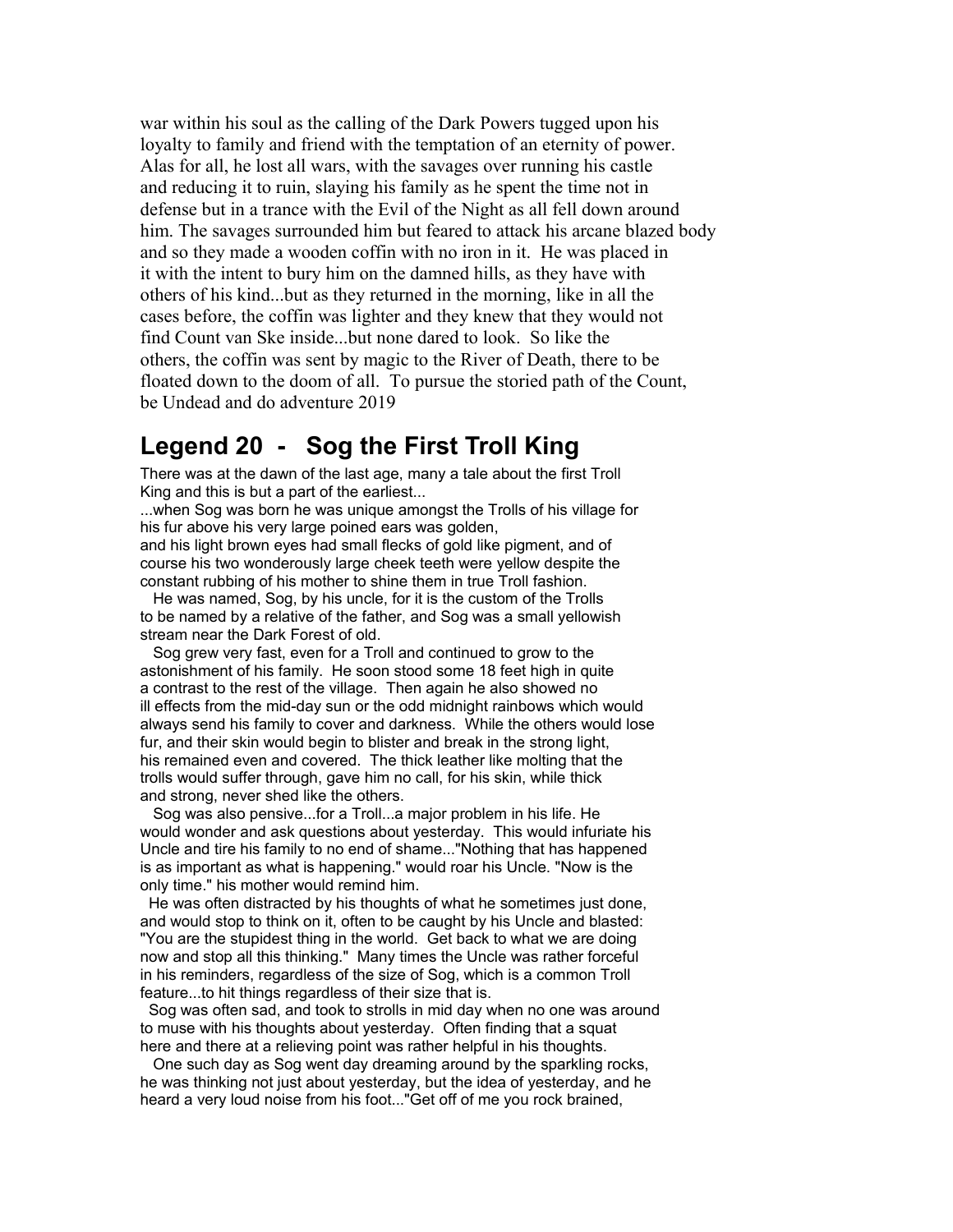twit faced bag of dirt!" On closer look the stunned Sog saw that there was a little thing not more than 2 feet tall standing very near his toes. He first thought it might be a baby Troll, but he knew there were no teeth seeking his ankles so that automatically left that out. Then again it could be food....

 Scratching his head Sog thought to himself:'I never heard food talk befo re,

maybe this is not food!' Pleased with himself, Sog smiled and bent down a little..."Move you big lug, get this off of me, before it gets uglier than your stinkin' hide." With this the little fellow began to pull on some bandages on his weak side arm.

 Seeing that this little fellow's rather large foot for his size, was under Sog's big toe, Sog had a funny thought: "This guy must be very, very stupid to pull on his arm when his foot was caught". Then Sog had an inspiration: he was not the stupidest person in the world, his Uncle was wrong! Now that thought set in motion a whole flood of ideas for if his Uncle was wrong about that, what else might he be wrong about?

 This greatly distracted Sog, who began to squat in his usual pensive position which set off a whole avalanche of noise from the mini-might... "Don't you dare, you dung infested bag of sewer spit...I don't have all phase to hang around with your inners splattered around the plane..."

 Sog turned to the captive and said in a very serious manner exactly what was on his mind, (after all he was still a Troll, and habits are still habits): "What is Yesterday?" demanded Sog.

 This stunned the beardless fellow, whose soft skin took on a bit of a red tinge all of a sudden...."So a Riddle Game it is, you want...well now that is a fine thing to do to me just out of 'port...alright:..." The little fellow started to really work up a storm with a stream of this and that including a collection of numbers, all bathed in a near blue like stream of consciousness that flowed around Sog and into him like no other lights in his life...and Sog took it all in like water on sand. "Imagine numbers, the idea of numbers and they can mean things and be made to talk." thought Sog, who with every moment was coming to understand the idea of Yesterday like no other ever had. When this was all done, and the little guy came to his own senses after talking non-stop for most of the day, he looked up at the Troll and was set to give him his counter riddle. Now it was he who was stunned as the Troll simply said 'thank you'...a more untroll like thing was never uttered to that day...but the look on Sog's face was still rather set and his foot had never moved. So thinking it out the little folk called out: "What is on the bottom of your foot?" and Sog, still being somewhat a traditional troll, grabbed his foot and jerked it up to look at the bottom. The resulting backward crash knocked his head and split an opening in the crystal rock which turned out to be hollow after all.

 Free at last, the little fellow gathered up his magic with a wave of his arm he said to Sog: "sorry can't stay, but we'll see you in yesterday to come, as they always do..." and he was gone in a flash into the new formed cave and out of sight.

 For the rest of his life, as he strove to bring the first Troll Kingdom into history, Sog would return to the same spot each year to continue the Riddle Game, wait for the little fellow that would never appear again, and await for the yesterday to come. Eventually he would learn in his own coffin that he was the yesterday that was to be coming, but that is another story. To follow the path of the story, be a troll, have a precious gem and do Adventure 1320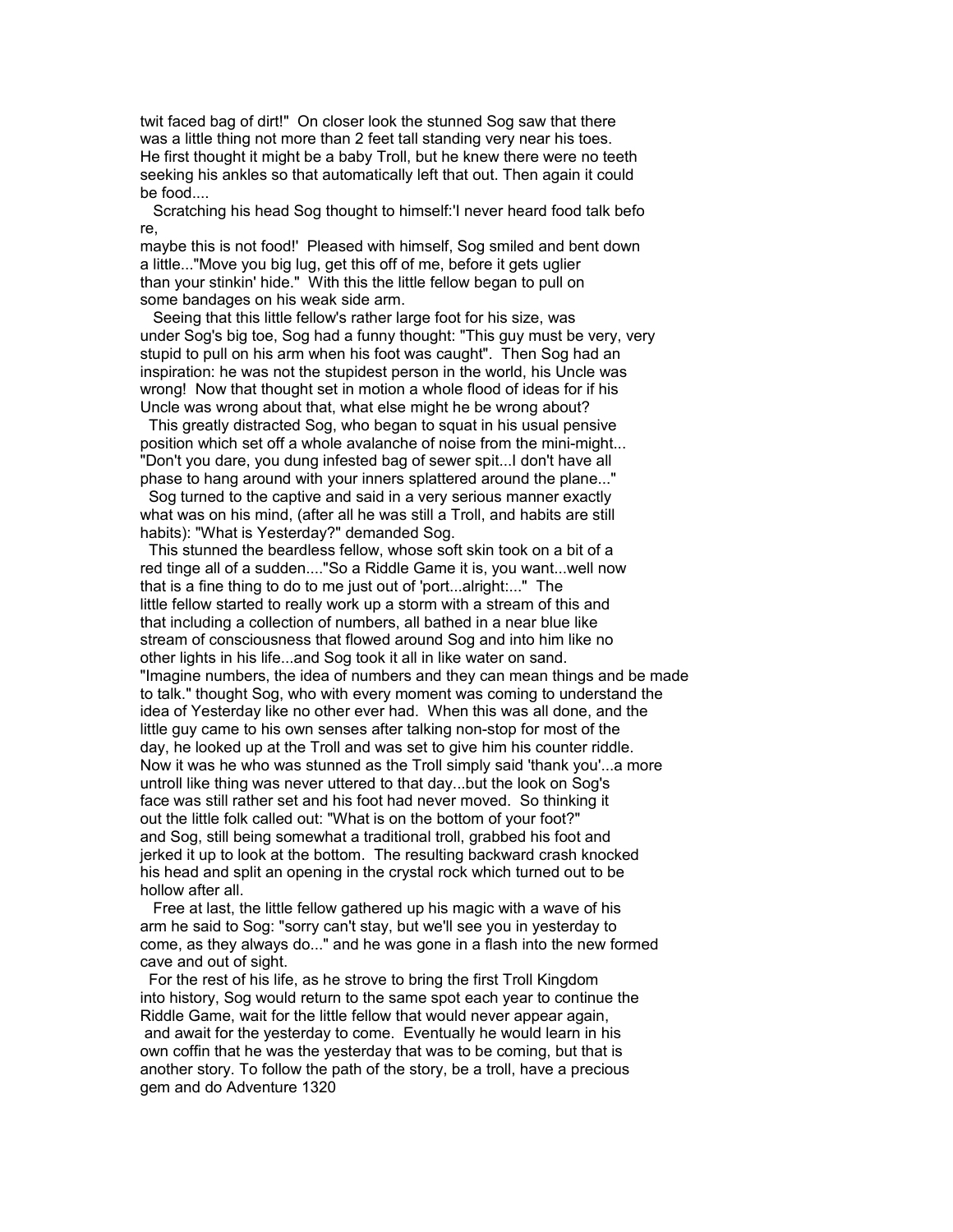### <span id="page-13-1"></span>**Legend 21**

 The bards do sing and the dreamers do dream of a time not so long ago when there was more of a smile than a grim refrain in the streets of Stormhaven. Much of the tales wound about the hope of Prince Hentron whose youth and insight were a delightful mixture all at once carefee and capable of the most outrageous fun loving mischief typical of so many youth, while all the same able to share with people the warmth and happiness that he felt within his own essence.

 Hentron was fond of sailing and flying about the winds on the wings of magic or the chasing of a college mate through the dark caves of the old city. Like many before him in his line, he was hopelessly always in love, and for the better part of his youth, as was typical of his line sadly too, with the wrong young lady. This would displease his father William to no end; nothing like having your own failings echoed by your own !

 There was the Dak Nomad Princess that kept him enthralled for a whole summer, somewhat of a record for the young man, until both parents deemed that a distant assignment to study the origins of the Eldar Mountains was in store for her. Then there came the odd eyed girl from Parthon who danced the most outrageous version of the 'Veils' ever seen.

 The last was probably the most mysterious for she seemed to be able to take his focus from traditional pursuits to things that one might expect of the future King. It is said that she choose him and that in that choice her eyes were on something far beyond the bonds of love. It must be said that she appeared to have no Royal ambition, for she was no throne huntress, though huntress she most assuredly was. Her intensity was on the essence of Hentron and he loved every minute of her attention.

 His father, annoyed at most of his associations, became even more concerned as Hentron's involvement became a serious matter. The King could find out nothing about her past or family, and all was building for quite a show down. In desperation, it is said, that William called upon an Elven Seeress, of which there was more than one vile rumor, and together they consulted a deep crystal palantir to pierce the past of the woman.

 The calls of the temporal web strained on them both, and twisted out of control, though some say the Seeress planned it all along. William was given the glimpse, not of the past but of the future, and it tore at his heart and soul. He wallowed in delusions and spasim's for a week before he died with the name of Sonia forming on his lips. Though who she was has never been found.

 Hentron, soon became ill, though the mages seemed to think that spells were finding him from distant shores. The Court Wizard did not have time to counter them before a great magical storm rose up like the petals of a great flower and took him and his love away forever more.

 No mage could locate him, and those that held sway said he was nevermore. A sad day for the Kingdom and sadder still for the civil wars were soon to return after generations of unity. Be a spy and explore this with Adv 801

### <span id="page-13-0"></span>**Legend 22 - The Sword of Sallah**

In the third year of the Atlun War at the beginning of the Age of Man, the Sea Lords had blockaded the port of Parin using a family of Sea Serpents to cut the sea access while their army ringed the valley passes leading to the city. Determined to wait out the siege, the defenders stood behind their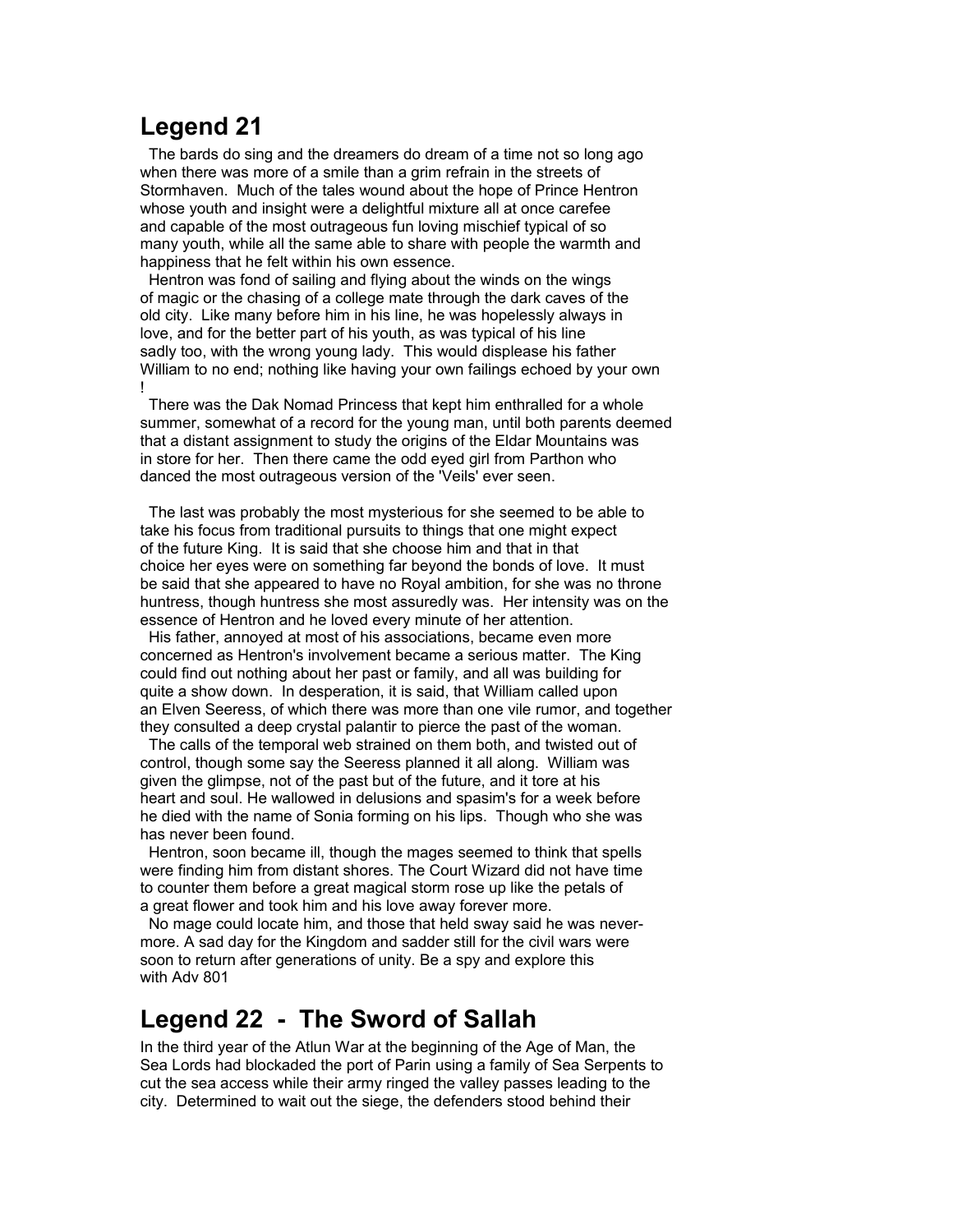legendary walls and warehouses and waited for the attacker to tire of this game.

 Tornaganar, the head of the Sea Lords, had prepared for this and a great many spells were cast at the city, which sent locust and mice feasting upon their stores and evil malaise spreading through the country side. Much damage was done for the magic words could be established by the Court Mage: one Sallah The Grey, that would banish the attacking spell. Now it came that Sallah also had a son, also called Sallah in the great conceit that magicians are known to suffer from.

 Sallah the Younger was a slothful waste of a boy, forever avoiding chores and never considering others in his quest for self comfort and easy food. This brought embarrassment to the family whose behavior was quite the opposite and even arrogant in their presumptuous and patronizing power.

 Sallah was faced with near defeat at the first real storm attempt at the main gate. The defenders held only by the loss of great life and the timely intervention of a hail of lightning about the Portcullis which terrified the less experienced attackers. Sallah seized the moment of retreat to cast a great enchantment on the gate as the lightning continued to play upon its posts and spikes. Thirty nine times did strikes fall against the bars, turning one to a white blue sheen with runes of power on its edge. This, only Sallah could touch and that night under the quartered moon he and the Dwarf Carlos Gernez created a sword of victory to finish the defeat of the besiegers.

 How Sallah the Younger came to wield the sword is not known for sure, rumor has it that he reached for the dwarf cakes left by the swordsmith and his hand brushed against the hilt. The next day, at dawn, the besiegers were greeted by a highly animated young Sallah, who sped from blow to blow with the flash of lightning and cut great smoldering holes in his foes. The Sea Lords fled that night in utter defeat. Sallah the Young was never to be seen again, but to this day on the eve of 'Sallah Night' children set out dwarf cakes, hoping for a glimpse of the shadow of the great swordsman speeding across the night, searching for the 'perfect' dwarf cake. If you are a Swordsmen and wish to follow the story: do Adven ture 805 .... follow the path of Sallah the Younger and learn to wield his sword.

#### <span id="page-14-0"></span>**Legend 23 - The Temple of the Dead**

 What is life other than that brief period of time when one may prepare for the transition to eternity via death? Those blessed of the divine powers may be chosen to stay with the shadow of God while others who would soon seek or reach such embrace shall be given the chance of eternity to come back to the walks of the living but in the enhanced powered status of the 'Undead'.

 Praise be unto the Undead for they are the true minion of God having been graced by the Dark One with attributes far above the norm of their 'life' forms. The living are but a cattle stage of development wherein some minor things may be learned but are there mostly to be fed upon by the eternal 'undead' as they wait for the final call to Her Shade.

 Seek not to offer the living anything other than to get them on their voyages. Yet, though they may be of little value, selection of them to join directly with the Undead must be done with care and intelligence, least you offend Her Divine choosing and bring damnation and curses upon our path as was done at the start of the Age of Chaos by her anger.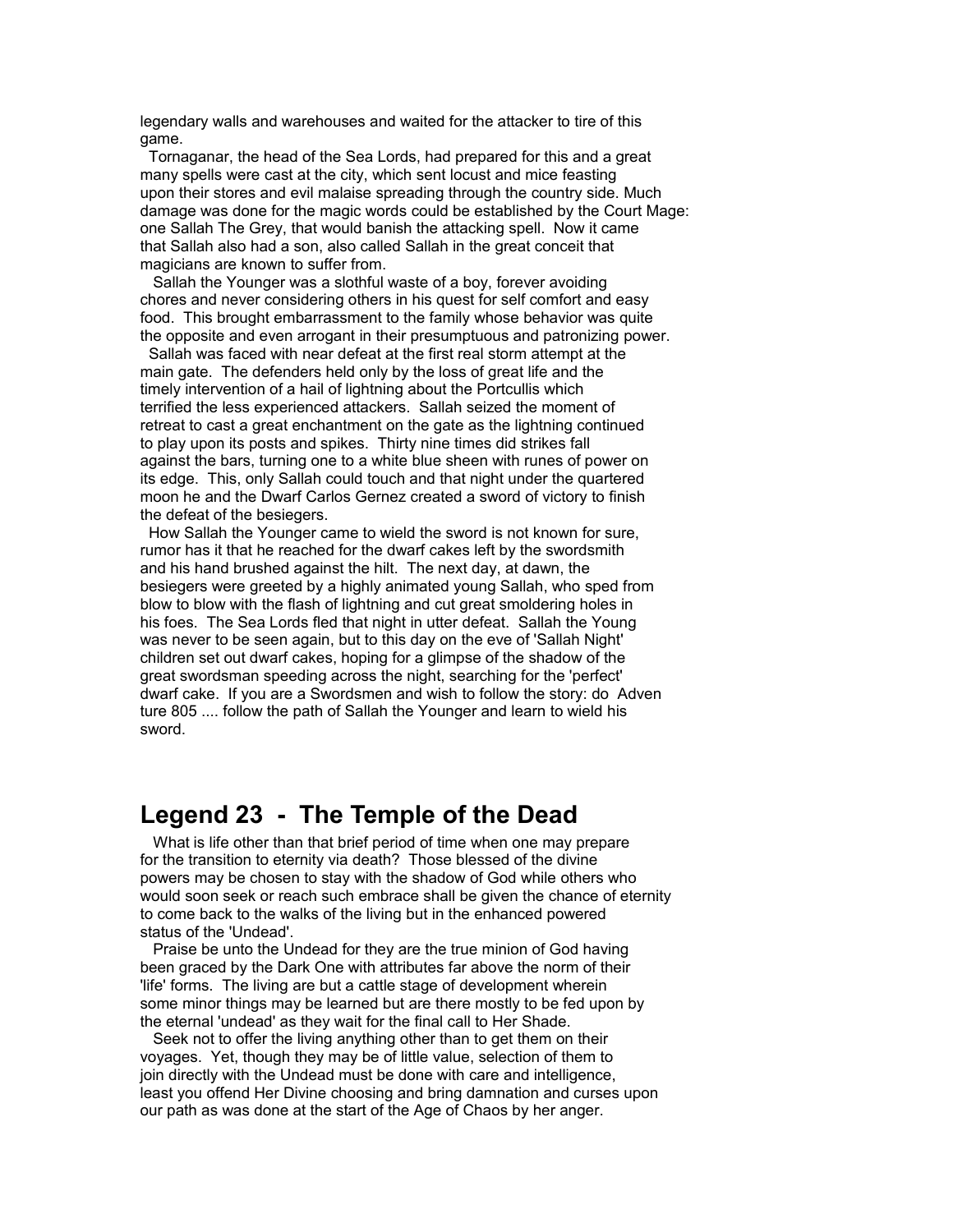Upon reaching the state of Undead, the goal of all followers of Her Shadow are to gather the greatest powers to be wielded in Her Name and to establish powerful Temples of the Dead that are served by the slave hordes of the living to her Eternal Grandeur and Glory.

------- The Dark Temple is a Cloud Castle built around the Guild of the same name. To build up the temple on the ashes of its sacrifices be a Priest of the Dead Level 25 or higher. Have a prisoner who is an Elf, Dark Elf, Human, Saurian, Troll, or Maratasen barbarian and increase the guild by 3 and your Priest Skill by 2. May be done 20 times. Adventure 1123

### <span id="page-15-1"></span>**Legend 24 - The Blade and Cup of Sarn**

...In the beginning there was Darkness, as it will be in the end...From Darkness came Sarn who was of the Cup of Voids and Sarn called for the Blade of Time to bring order to Darkness, and he too was cut by that which has no mind of its own, and into the void the blood of Sarn fell making all the worlds. A scream of anger ripped through the endless night....soon to be endless no more....for in the twinkling of an echo a small star shone from the despair of Sarn and the star was the child of light which shattered the night and brought to the universe change...and Sarn knew that his sacrifice was never to be enough as long as the Child of Light would challenge the darkness.

...drawing a spiral in time, Sarn set forth his minion's to gather up the strength of that which evolved so that the Darkness could be made whole once again and the power of the light made to rest eternal...but at each turn of the Ages the Star Child appeared again and though Sarn's claws did reach and score the world the changes continued and the only wound of Sarn continued to bleed....yet, it is written that an end shall come and Sarn shall bleed no more...but until then the call of Sarn is for the power of the worlds to be returned to him who is their blood and strength as it was in the beginning...

#### XXX

The Sarn have maintained an ability to sneak into Stormhaven from other Tem ples:

#### Adventure 124:

Be a Sarn Priest 25 with Covert Skills level 15 and be in a Temple of Sarn with level 20 base and 3 pieces of silver. By adventure move to Temple 2680 in East Stormhaven.

## <span id="page-15-0"></span>**Legend 25 - The Druidic Council**

 Upon the soil of the Gods Creation, there was but an insignificant fungus called the Fazzard. The earth, its trees and rocks and the seas of the oceans are liken to the blood of the sacred tree. ...The Fazzard were divided into many life forms that crawl and walk with legs and muscle desecrating the beauty and serenity of the Holy Earth. Dismayed at the abuses and destruction that the Fazzard had wrought, the Gods of Saratan raised up the Dryad's and Aryads to control the fungus and protect the land of dreams. Yet, this task was too great for them and Dark Powers showed amongst the Fazzard the ways to overcome the Keepers...but in so doing they transmuted the Fazzard into different creatures of the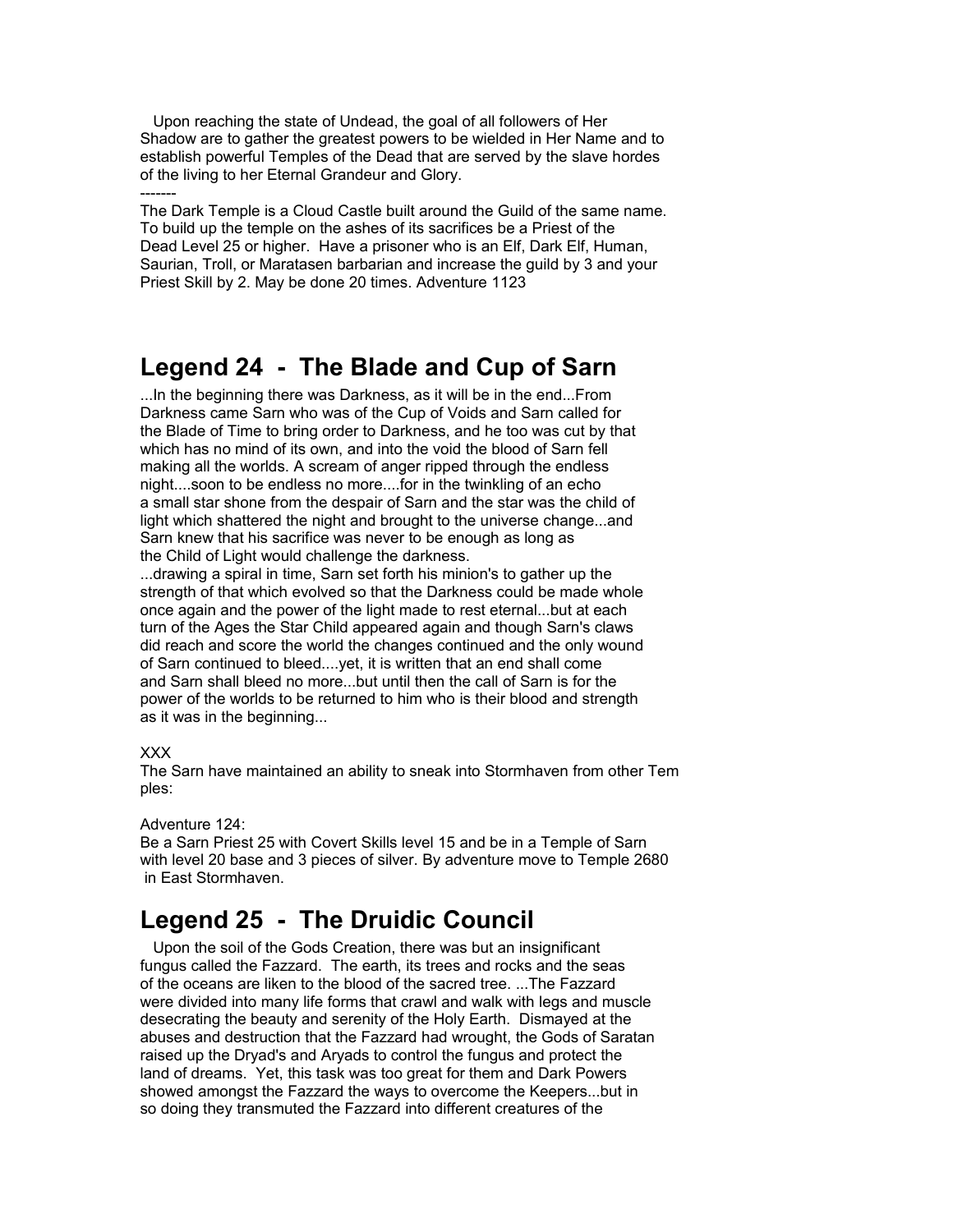animal world, with the Dark Spirits giving some of them the evil of thought and hunger of power themselves...and thus the Elves too were raised from the shore of the seas and struck out at all with their view of the self unlike others who held to the bonds of time...and there came a Vision where their insipid self focus would bring down the heavens anger on the world.... wounded and defeated, the Dryads called upon the Gods not to end the world because of their failure and disgrace at guarding it, to this pitiful call the Gods reached back through time to touch the chosen in the Fazzard and the first Druid's were made. Their vow: to protect the land and roll back the destruction of the Fazzard...

Adventure 251 FAZZARD Feather

Have Fazzard Feather (1088)go to center of the world and be a Druid of The Druid Faith, then gain +4 to Druid, a mark and actions plus???

#### <span id="page-16-1"></span>**Legend 26 - GARM**

A collection from the trances of the Shaman...

 The Ancient Gods were destroyed and devoured by the new Gods of the Claw. Led by GARM.... in a battle in which the heavens were made to split and shake, the will of GARM was victorious and the pieces of debris that were broken were tossed down to be the worlds....

...there shall come a time when a great Golem shall be made and in its essence shall come the Will of GARM, and it shall move across the worlds with the cry of revenge against those who have stood against us...and they shall be but herds for the nourishment of Garm...and he shall come when the lower order shall rise up against the higher and shall shake it with its might such that the earth shall tremble and the flames of rock shall be known in the lands throughout...as was done in the heavens so be it on earth...

...GAR and his demigods, set to rule and to reflect upon the trials of his worshipers as one would on a lost star in the moonless night, for his will is sent amongst the people by the dream makers and lesser demigods that

will lead and instruct in the power of the divine ...till he returns anew, you are but to reach for the stars and seek the star that is no light... ...A separate part of the Trance lore deals with 'Time Lords' who are feared above all else except for GARM. There are many legends about horrible things that befall those who have any dealings with, even so much as to talk to one, let alone attack one. As such any follower of Garm avoids encounters with anyone identified as a Time Lord

xxx

Adventure 26 GARM Temporal Crysta

Be a GARM Worshiper have the Temporal Crystal (1087) and go to the center of the world. There you will receive +1 action, a Mark of the stars and advance the story of the world with your own powers.

#### <span id="page-16-0"></span>**Legend 29 - Sallahman the Prophet of Shanah**

...The people of the Suntag Plains had been listless in their faith.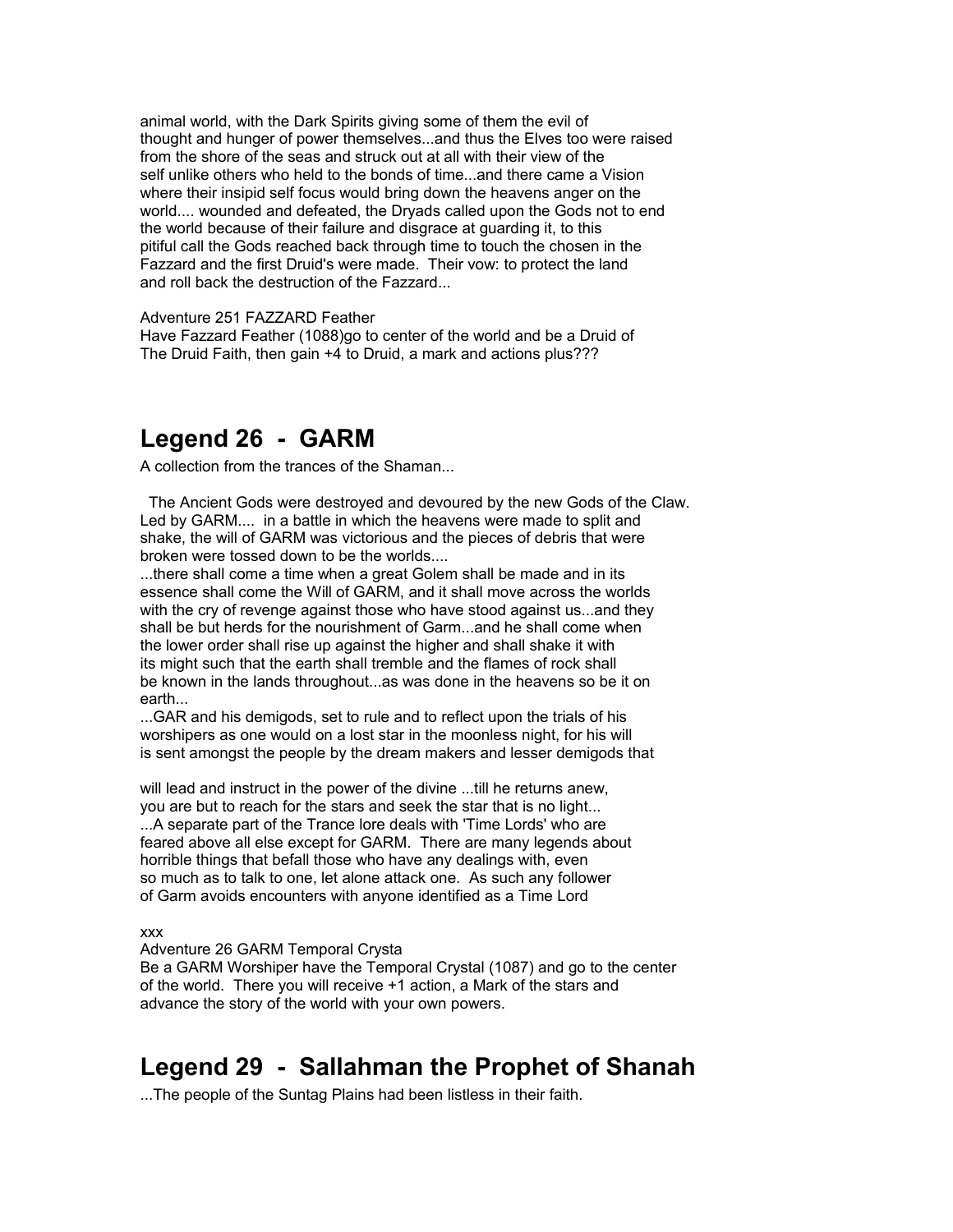Tribalism and disrespect for God's will had replaced strength and pride in the step of the people. For this reason, Shanah, the One True God, reached out to Sallahman to be his Prophet and lead the people to the path of Glory in His Name.

...Sallahman cared little for uniting the races and barbarians in the West, but instead moved to lead one or the other group in mass mobilizations of their citizens into Hordes of the FAITH. Placing top importance on struggle as a means of attaining heaven's favor, Sallhman put the Knight and Warrior in the forefront of the worship of Shanah and his fierce code of courage.

... Often found in the lead of a charge against a village that turned away from God's Way, Shallahman would order the slaughter of all infidels and the adoption of their children to be raised in the Arm of God so that the disgrace of their line can be removed by their struggles in the Name of God. All other religions feared his wrath and responded with increased violence against The Path...

...finally setting an ambush, the Pope Corin trapped the Knights of Sallahman in the Pass of Devotion and with his Crusading Host slew all 300 of them. Sallahman himself was slain by the Pope using an Elven made ancient purple long bow and a purple arrow singing with arcane power. As he fell mortally wounded and Shanah's Call was heard in his soul, Sallahman proclaimed:'For as long as there is a sword and a flame, Shanah shall rule' --------

#### Adventure 29

Have the Purple Bow (997), be a Priest of the Shanah level 20. Gain Priest level +4 and be teleported to Far Heaven.

#### <span id="page-17-0"></span>**Legend 30 - The Story of Universality**

 The foundings of the True Church of the True and Universal God is said to have been made at the start of time "A-New" when God spoke to his chosen disciples and instructed them to build a Bond to secure for all eternity the Teachings of his word. So, while discussions turned to libraries and Temples, it was decided to form a living Church which would unite through prayer and Holy Mana, the Word of God. Content with the idea of His disciples God made it so and the Church Universal was created with the Pastors and Priests weaving their life forces with the prayers of the many.

...the call of God was sent amongst the peoples of the worlds and they reflect His power in them...Yet there was a time when the world was young, that the prayers were weak and God smote against the world so the people would remember Him and his bonds to the world ...and it was done. ...in this we must be warned, that magic and its growth is the syphoning of and the distortion of God's Holy Mana, and has as such been the stronghold of evil and darkness...

...the doors of God are to be open to all his Children regardless of what coverings their souls may wear. Yet heed not the husk of the souless ones for they too may come in many shades. It may come to pass that the body fails the Soul amongst us and for this God has provided our Pastors with the call of Ressurection and the wisdom to use it wisely.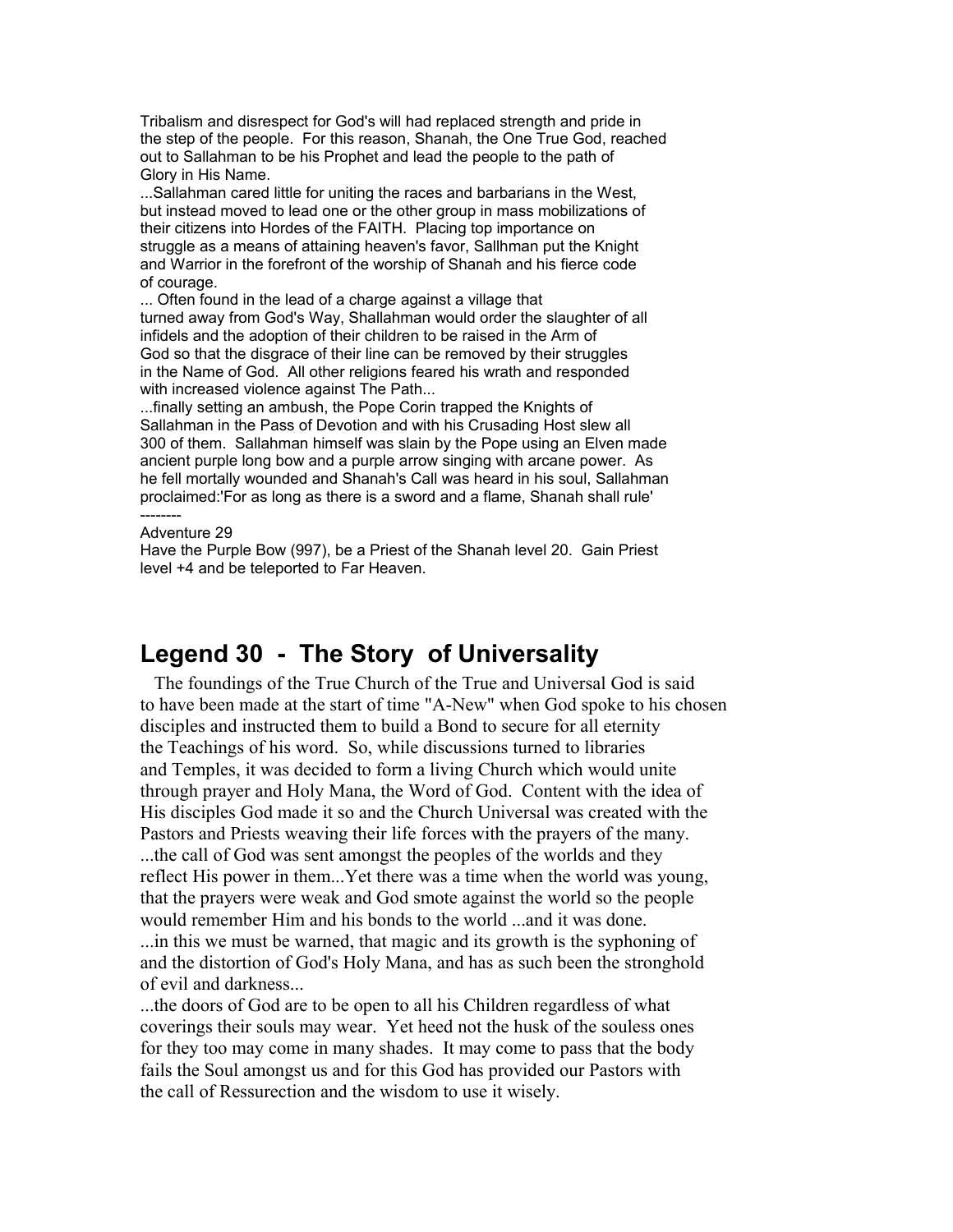The Priests must know that only a small period of time lasts during which the appeal to recall the soul and ressurect the body may be made.

.. However, when that time is gone and the long death eternal shall come at last and the soul has been called to God, none shall by spells or methods heretical reanimate the body with the spirits of the Undead, for the Dead shall remain Dead. These are the wishes of God...

Adventure 30 The Heretic

 The Pope, with the Scroll of Heretics (1078) may declare one person a He retic

(title #2838) who is of the faith. (Gives negative prestige and influence)

Adventure 300 Heretic's Fall

.

 The Pope, with the Scroll of Heretics may target a force in the same pro vince. The location will suffer a drop in SEI of 100 and of the defenses of -100 Walls, -20 each of Tower/Gate/Keep.

#### <span id="page-18-0"></span>**Legend 31 - The Way of Barosa....**

 There was at the begining nothing till the consciousness of Barosa was spawned and time begun, Barosa was not one of loneliness, but varied Himself for his own contentment. Expanding and contracting, He created compressions in Time itself, with all the stars and worlds but a simple reflection of His effort. Our world is but a backwater where two of his forces have collided and that collision created all about us in a twinkling of a star.

 The life grew strong and 'nature' became the word for creation when it was but Barosa's twisting of Time.

 Through the chaos of the folds in his effort came all manner of creatures all of which are but divine variations in thought. ...but after the waking of thought and the turning of that upon itself rather than to Barosa he sent a great ripple that shook the world and in its shadows arrived those that walk upon it now and call themselves 'Free'.

 ...we all are but free upon the world, owing loyalty to only those that earn it in the little time that is left. Life is too short to waste on supplications to false gods or worship of distant heavens. Live for life, today and tonight for tommorrow is another's time.

 For this...we stand opposed to those great secular churches and especially the Nature's Pawns who see holiness in the trees and rocks for these are but the castaways of time and the background of the true divine reflections if we can but reach the contentment within oursleves.

 Great Empires and powerful armies are but simple toys of those who know not themselves, for none of these things shall last and all will fade with time. Only the spirit of the inner self can be made immortal by union with the fabric of Barosa's will and triumph eternal. Seek to gather to yourself the skills of enlightenment, nothing else will give contentment.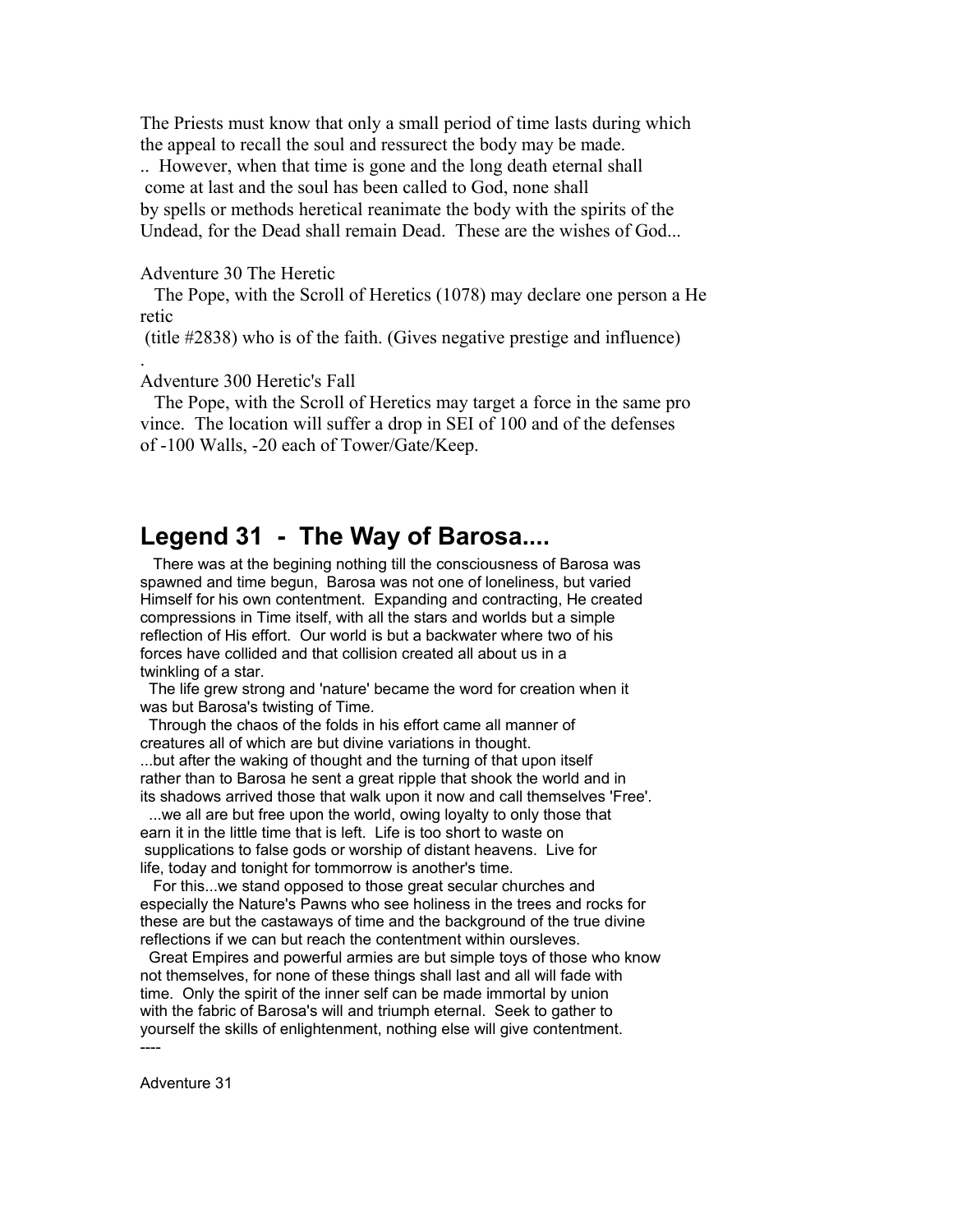Have the Scroll of Barosa (1077), be a Barosan Priest level 20, have 10 Mithril and you will be able to convert a slot of soldiers to Enchanted status and Barosan Battlers (1313 Training type).

#### <span id="page-19-0"></span>**Legend 32 - Scroll of Shekheme - THE SHELTER IN THE REED LANDS**

 After her escape from the Tyrant of Menneph, Isidora managed to reach Khemny Swamp,and - with her Druid skills - found her way among the pools and sucking mud. She made camp on a dry patch in the center of these vast reed lands along the river Jare, and all the troops and spies of King Bebianus could not track her down in this perfidious landscape.

 When the time had come that she would give birth to her child, Isidora caught three felines belonging to the small fish-eating species that inhabits the area. With patience and magic she subdued them to her will, called them Tephoon, Mostet and Pitet, and instructed them in how to take care of the babe, should she herself not survive childbirth. But the Gods smiled down upon the delivery, and mother and child survived their first shared trial. Proudly Isidora raised her newborn towards the heavens, and called him "Harold, Revenger of his Father!".

 The child grew and prospered, well protected against the dangers of his surroundings by the three felines who looked after him when his mother was foraging. If he came too close to a mud-pool, Tephoon would bar the way, and when he stretched out his little hand to a poisonous herb, Mostet would dish out a gentle scratch, and all was well.

 After two years had past, Bebianus finally realized that Isidora had no intention of leaving Khemny Swamp and that sacrificing another one of his top-Rangers to the bogs would not pay. So with the help of a renegade mage he caught seven specimens of the green reed-snake, tortured them with magic, thus teaching them to hate and attack every two-legged being in their path, - and then released the animals into the Swamp.

 Another year went by, and the dark day came that one of the snakes reached Isidora's shelter. Three had done so before, but brave little Pitet had killed them all, smirkingly playing with their torn corpses as if to mock their master. But this fourth snake had the luck that the child had in time become more adventurous and less obedient to his furry guardians. And thus it came to pass that when Harold despite the hissing and moaning of the cats splashed around in a shallow pool, the poisonous little teeth hiding at the bottom found their goal....

 When Isidora returned with a fresh load of fish and roots, she found a feverish and swollen little kid in the rocking arms of Death. In a rage of utter despair, Isidora grasped her loyal felines, killed them and with their life force and blood fueled a echoing spell:

"Phesh se we hafe, alee phey mer enthe emaf!"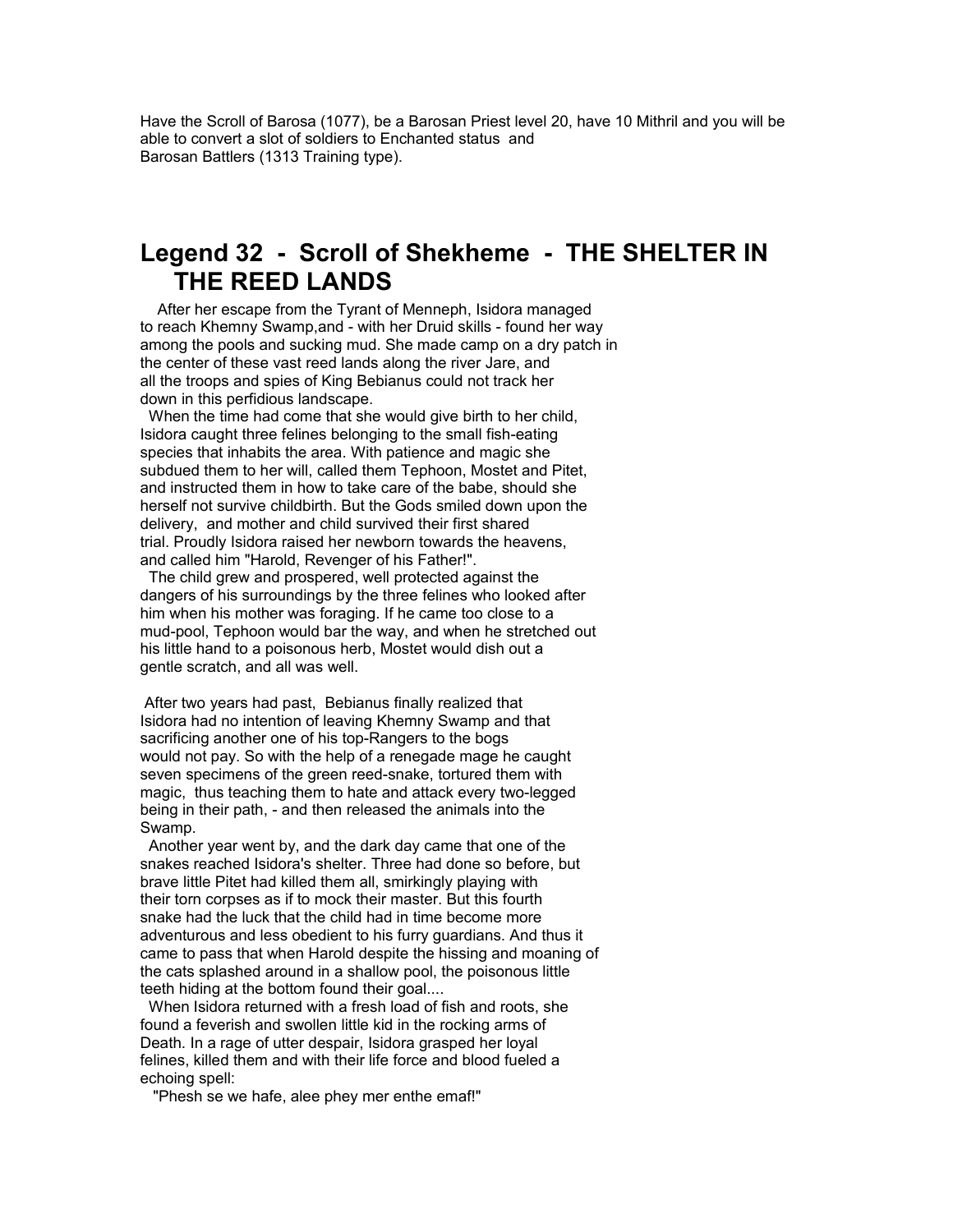Oh yes, the child recovered, and would grow into a strong young man, diligently preparing himself to recover the throne of his father; but from this day on red hair grew out of his ears and an unconscious hate against his mother was slumbering in his soul.

#### ADVENTURE #32

If you are a Main or a secondary character (ID#1-1000), and are Poisoned (any type) or afflicted with Plague (any type), go to a random Swamp province and subject yourself to Isidora's dubious incantation; make sure to bring 3 Feline Furs (#1136, special resource, will be consumed) for the right ambience. You will be cured of all unpleasantness. Adventure may be done more than once.

## <span id="page-20-0"></span>**Legend 33 - The Scroll of Gemidiah**

"...and God gave to man His image and form and set him about Paradise to learn the glory of Him the Creator...

...with the fall from Heaven Man came into the anger of God who set him on his own and turned away so that Man must earn the favor and glory of God... ...but God in his pity, looked down upon his people to see what they had wrought in His Name and found that they were lacking in many ways for they had brought into the House of the Lord those who had no souls and who were not in the form of God but in the cast of evil distortions of Man the God Child. For evil and vile powers had come to tempt Man from Man's own destiny to mirror the glory of the Creator...

And God, in his mercy and renewed love for his fallen, sent his Song of Guidance down amongst the people so that man would once again return to the Path and earn his entry into Paradise. But Man in his distraction with worldly passions did not hear the Song, and God did shake the world and raise the winds so that Man shall know his anger still. The top of the world was hot with his fury and many were laid to final oblivion for not heading the Song.

...The Song was set in the Song Crystal for Man to learn again when one was found that was worthy of carrying God's message...

...The simple child Gemidiah, who had never spoke, found the Crystal and God's Song became one with his Being and Gemidiah became the God Child preaching God's Song to man so that he may once again reach for the love of the Creator and journey in Heaven's Paradise.

...and so Gemidiah cast out the Dwarves and the Souless Ones from the Temple of God and called upon the heaven's to bring down stones upon the sacrilegious which the people of the Temple did copy and obey..

...surrounded by his enemies with bands of Trolls, Halfling Scouts and the Shadowed One moving down the Valley against his kneeling form, Gemidiah looked to God for guidance and God said unto him...'you have sung well the Song of God and let man now continue or fall forever in his own final trial. Now you shall come to me and sit by the Gate of Paradise and watch and judge that which you have taught to come hither or shun forever...' wi th

that there was a great toss of a Purple Javelin at his position from the Shadowlings and Gemidiah was gone in a flash of time." ------

#### Adventure 33

Have the Purple Javelin (1074), be a male Gemidiahist Priest (Base 20) and gain a Mark of Divinity, +1 action and +6 Priest +?. One time.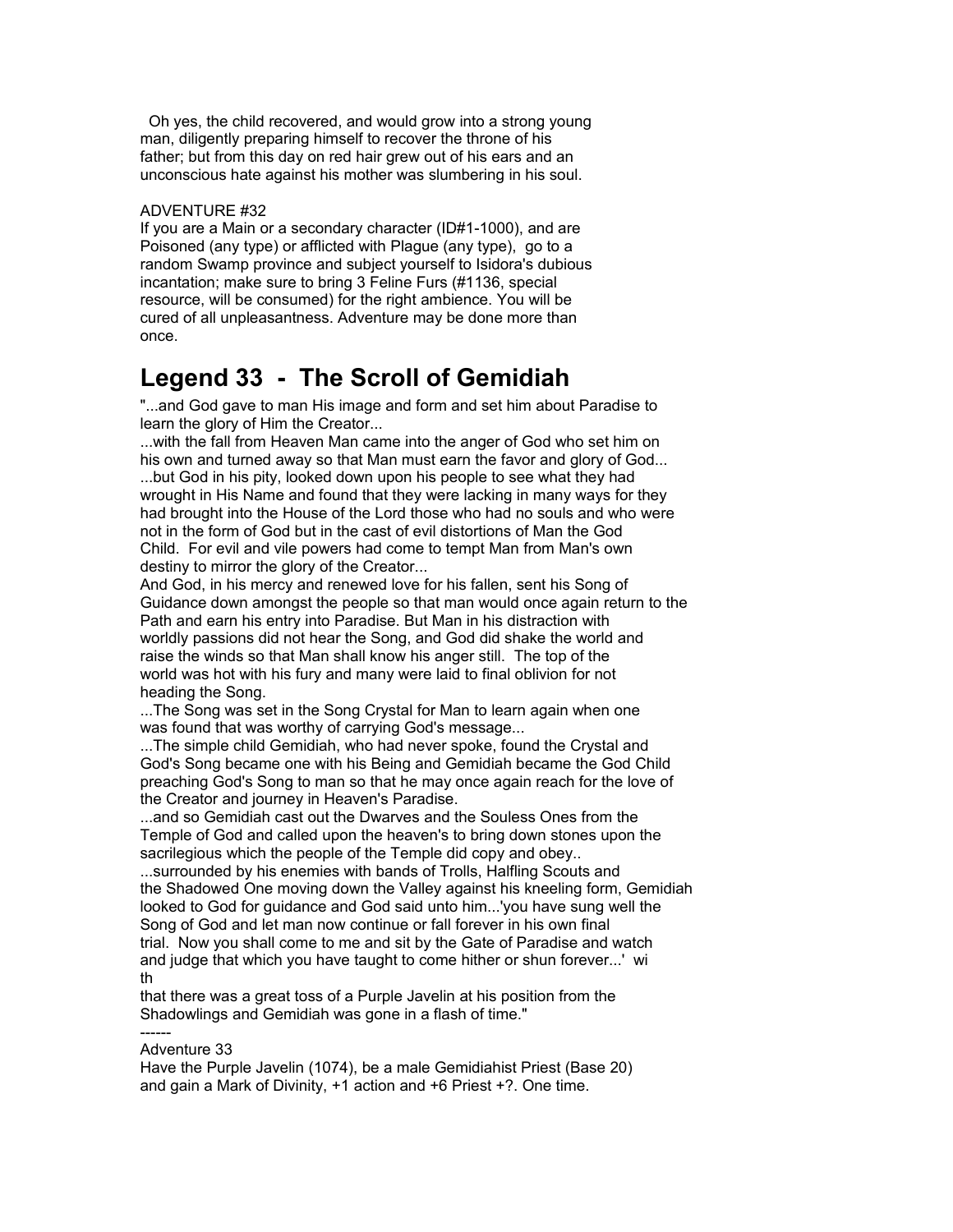Adventure 333 Have the Purple Javelin (1074), be any Troll or a Halfling with an evil rel igion, gain a Mark of Evil, +6 to Berserker, Priest and Covert, +?. One time.

### <span id="page-21-0"></span>**Legend 36 - THE DESTRUCTION OF THE SENTIENT SINNERS**

 When the World was yet young, the Ancient Gods lived in person among the created peoples to rule over them in a serene Golden Age of prosperity and peace. But when the peoples multiplied, their self-confidence grew and hey swarmed away from the sway of the Divine Seats. Soon free-will became a pretext for misbehavior and sin, and crime and adultery took a flight (and horrid musical novelty called in-door stone-clapping).

 Seeing that greed and fighting and intemperance more and more got a hold of their flocks, The Ancients spoke: "Shall our poor Ears have to listen to the noise of their endless quibbling and babbling forever?! Shall our noses have to bare the smell of their hairy bodies and breaths till eternity?! Come, let us make an end to these little pests, these pains that wallow in their inequities like pigs in the mud!". And in unity the Serene Powers created many kinds of monsters that since roam the lands. And although these beasts took a heavy toll of the life of the peoples, the people multiplied and sinned even more - "For tomorrow we may die!"

 So again The Ancients took council, and out of the seed of all the mon sters they had created, they made one enormous Beast, a Chimera the size of a mountain. And one of The Ancients pulled out one of his own Eyes and place it on the forehead of the monstrous being, where it flickered like lightning. When the Beast walked, the earth shook (THUMB, THUMB), the gaze of its one Eye set forests in fire and stoned all flesh, and the peoples fled in utter panic before it. Satisfied The Ancients reclined on their Seats - this would solve the problem once and for all! No mortal flesh would remain alive, and a new Serenity would soon dawn.

 But among the Ancient Gods there was one who did not agree, whether out of vanity or out of mercy, that is not known; his name was Rantah. And he went to one of the peoples (some say it were the ancestors of the meadloving Dwarves) and ordered them to make 7000 jars of red beer. And when the Beast came their way(THUMP, THUMP) they quickly poured the jars out on the ground, as Rantah had commanded. And when the Beast saw the pool of red fluid on the ground it eagerly advanced, thinking it was a pool of blood. Greedily it gulped down the red substance - oh how sweet its taste! - and s oon found that its massive legs felt oddly rubbery, and its little brain dozy. So when it saw, in the surface of the red pool, the reflection of its own head and of the furious Eye gazing up, it staggered and tripped and fell to the ground (THUMB, THUMB, THUD!)- and broke its neck under its own weight.

 When the Ancients Gods saw that their plan had failed, and that the sentient beings they had created proved ineradicable like weeds, they shrug their mighty shoulders, and serenely retreated upwards to the Heavens, leaving the peoples to their dubious fate down there in the mud. Adventure 36: Have 7 jars of Red Beer (1153) and have one Monster Prisoner -Wyvern, Manticora, Swamp Dragon, Iron Drake, Astral Drake, Ice Drake, Cloud Drake, Harpy, Lammassu or Gorgon. Gain 7 PC, 2 Str, 2 Con and a Mark of Battle.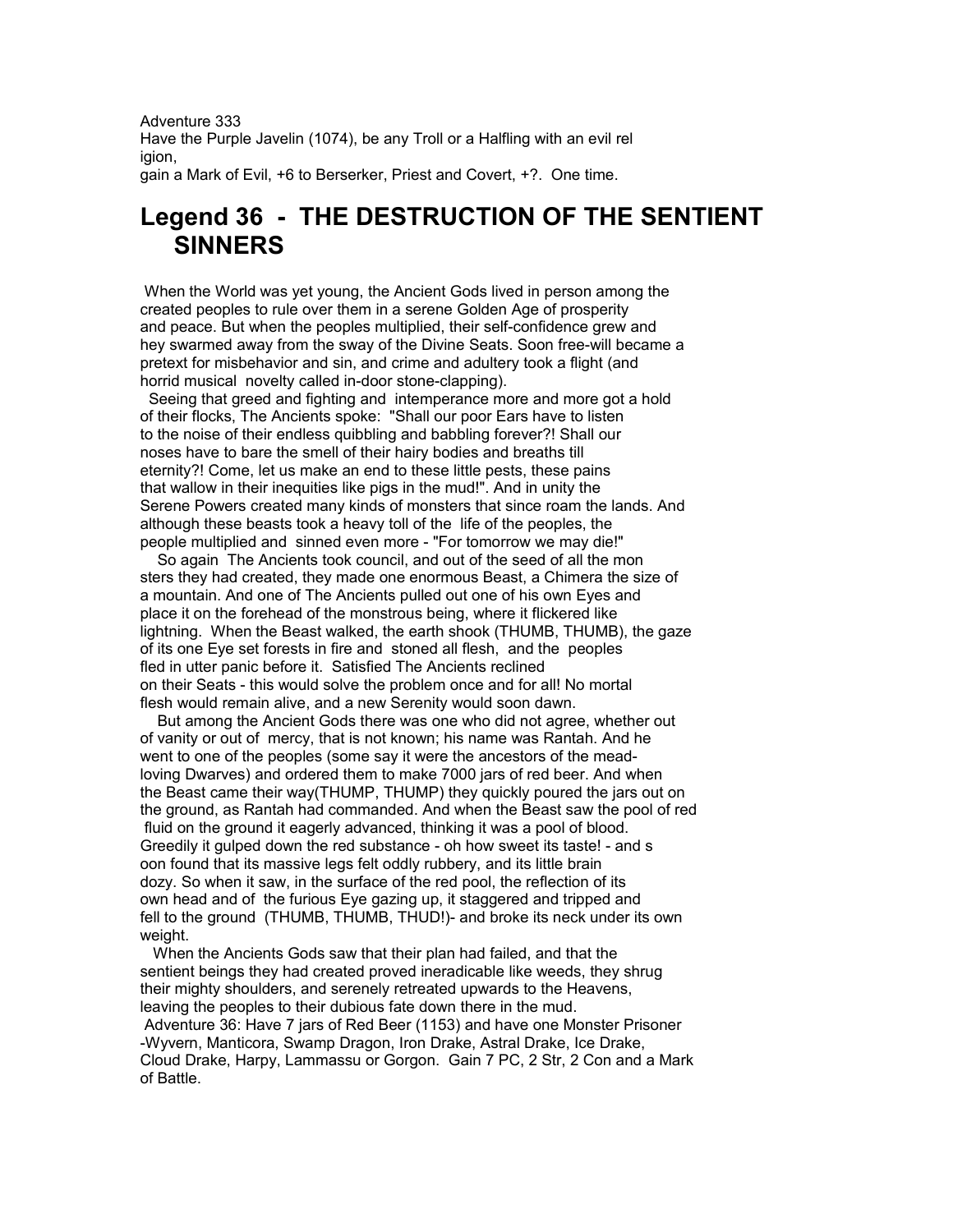## <span id="page-22-9"></span>**Legend 38 - Sarn's Seer**

Be Sarn, be in a Sarn Guild Strength 20, have one Silverleaf, be an Arcanist: learn Scry Force. Adv. 38. 18 times

### <span id="page-22-8"></span>**Legend 39 - Cat's meow**

Be Maratasen, have 2 Catnip(1154) and target a Maratasen pop segement: gain 1000 Maratasen and some? Adventure 39

## <span id="page-22-7"></span>**Legend 40 - Giant Steps:**

Be a Giant, have two Big Foots (1155) and gain the Power and strength to project yourself forward. Adventure 40...once

## <span id="page-22-6"></span>**Legend 41 - Father Gaspar**

Father Gaspar lead a crusade against the Trolls. Have his weapon and do adventure 606 to continue his work.

## <span id="page-22-5"></span>**Legend 42**

Sungar had many spellings of his name...he was illeterate... and had a hatred for Trolls. Have his weapon, do adventure 612.

## <span id="page-22-4"></span>**Legend 43 - Affliction is an Addiction**

Have the weapon of Affliction, be a Lycanthrope, do adventure 613 to turn a slot of yours to Werewolves...once.

## <span id="page-22-3"></span>**Legend 44 - Sorantan's Gifts**

Have his weapons 614-615-616, do adventure 616 target your force in the province, gain +6 Admin plus more and more.

# <span id="page-22-2"></span>**Legend 45**

Rison's story is a jangle of sorts, have his Jangles, be a rumormonger, gain more rumors in a sort of jangled way...adventure 635

## <span id="page-22-1"></span>**Legend 46**

Go to the province of the Twin Towers, there a priest can say a prayer and by doing Adv. 911 will reach an accord with one's divinity.

# <span id="page-22-0"></span>**Legend 48**

Many years ago in the age of the Great Dragon Riders there were two close companions. One was a bald dwarf who was cursed by the Hive Queen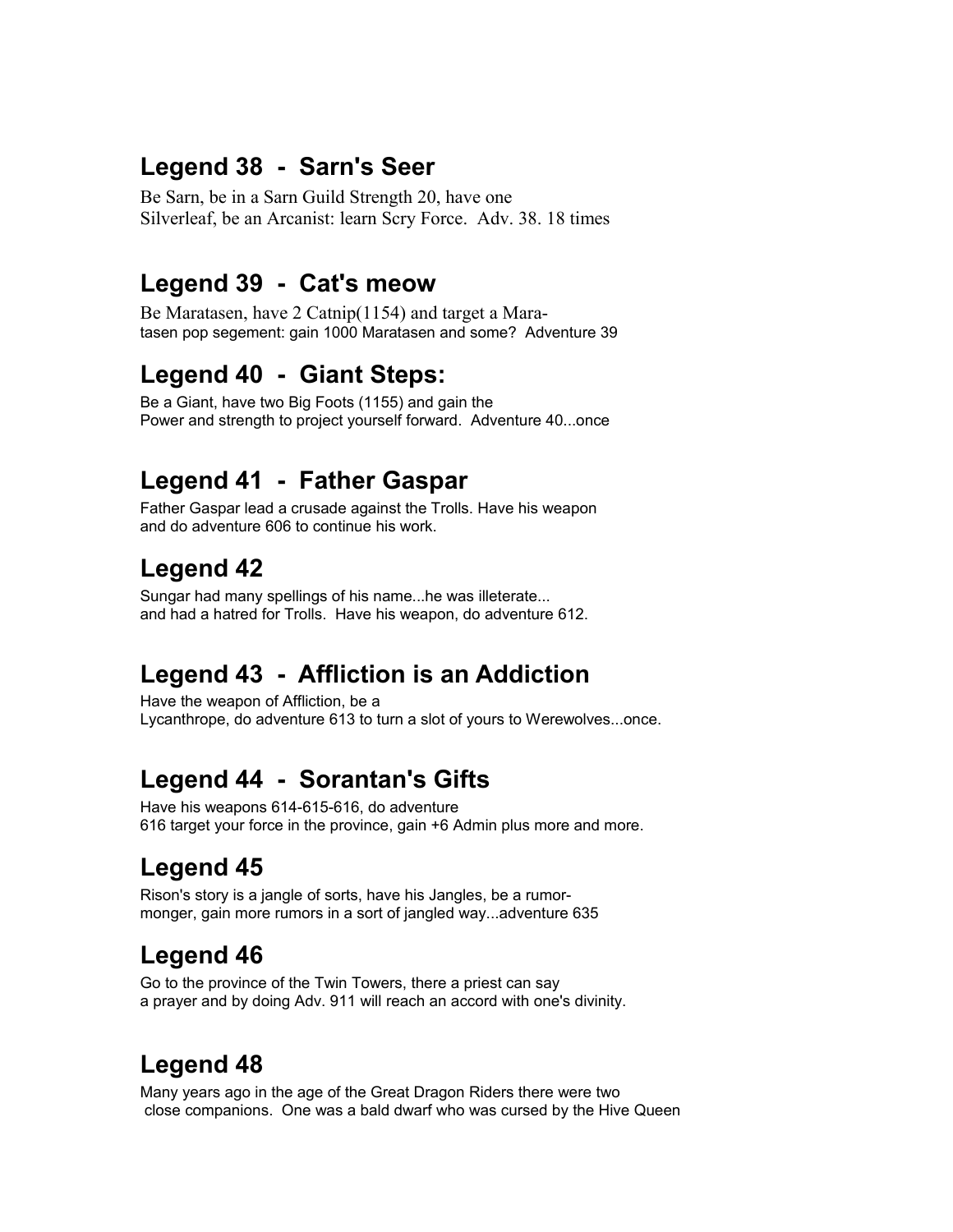High Priestess to lose his beard forever. The other was one of the ugliest trolls you could ever have seen. The two were fighting companions and slew many dragons each and together. Their unusual friendship was legendary until an argument caused them to part. A petty argument over a spilt beer with each blaming the other. For many years they refused to speak to each other and did as much as they could to avoid each other until the day that they both arrived at the lair of a Platinum Dragon. It was three days before they spoke. Three days of silence as each camped within easy calling distance of the other. Each knew that on their own they could not defeat the dragon but neither being willing to be the one who broke the silence. It was the dragon that broke the silence in the end as it came out of its lair and smelt the scent of the two Dragon Riders. As soon as it came swooping out of the sky towards the campsite the two friends fell into the automatic routine of fighting side-by-side once more. Together they fought, together they won and together they celebrated their victory. If you have an empty beer glass then do adventure 48 (if a troll) or 148 (Dwarf). Gain the title Reunited Friend, and continue the path others valued.

#### <span id="page-23-1"></span>**Story of the First Rune**

The story of the First Rune has always been sung, but the why of Runes has been a mystery to all. Know that the Runes are the language of the Arcane, and that this Life Shield will allow you to do Adventure 958 to give up the item and change your condition from any dead to life!

### <span id="page-23-0"></span>**The 'Netters Sister...**

 In a small troll village south of the Drake Cliffs, the residents had started to fish in a shallow bay. Being too dense to swim, trolls normally stay clear of water, but the teenagers in this village were remarkable in their anti-traditional mannerism. The teens would wade out into the bay and standing in the water up to their chests, the trolls would fling around a net to capture their tasty meals. Immediately upon capturing something, they would bite up the heads of the fish to as to insure there was no trouble getting it to the dinner pot, as well as to enjoy a quick immediate reward for their efforts as is the practise of teenage trolls everywhere. These odd trolls were sometimes called 'netters' by the rest of the villagers, who would make fun of them but still share in their meals.

 One of the Netters had a small sister who always wanted to join her brother netting, but was too short to go to the waters his height allowed him to obtain. No amount of pleading and temper could dissuade the brother from his usual spot.

 One day, seeing a fallen meldorian tree in the bay floating by with a small Cynod Bird asleep on it, the sister jumped on the trunk and floated out to her astonished borther, who scratched his head wondering what type of magic this floating was.

 Suddenly the Cynod Bird woke up and took flight squawking past the sister in a violent lerch. Started by the noise she fell off the log and was drowned.